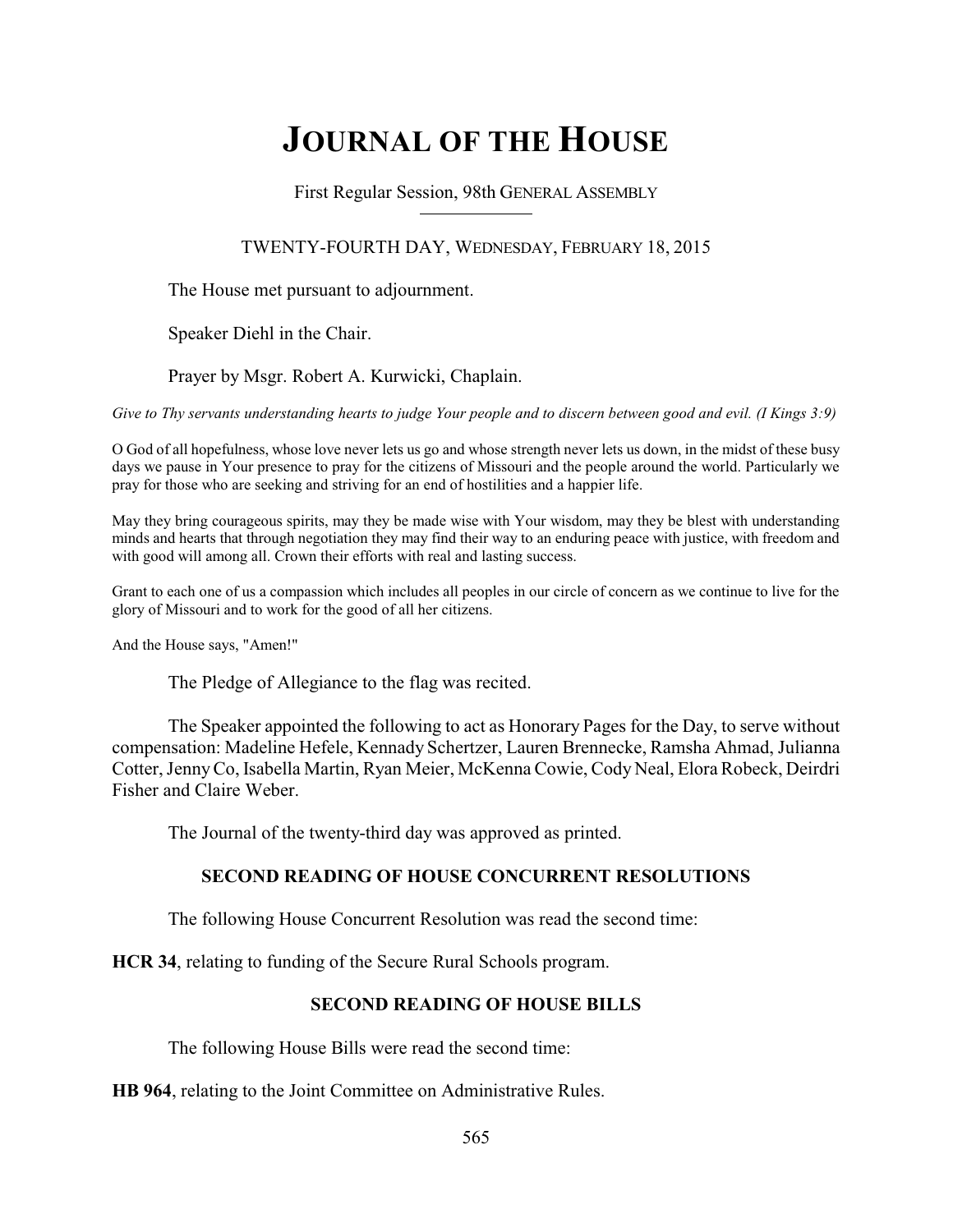**HB 965**, relating to the provision of telehealth services under MO HealthNet.

**HB 966**, relating to the Division of Finance.

**HB 967**, relating to eyewitness identification procedures.

**HB 968**, relating to TANF benefits.

**HB 969**, relating to peace officers.

**HB 970**, relating to repealing intervention fees for offenders placed under board supervision.

**HB 971**, relating to video cameras for law enforcement officers.

**HB 972**, relating to the expungement of certain criminal records.

**HB 973**, relating to written consent to search vehicles.

**HB 974**, relating to a law enforcement officer identification numbering system.

**HB 975**, relating to the repeal of licensure of assistant physicians.

**HB 976**, relating to immunizations of children.

**HB 977**, relating to Temporary Assistance for Needy Families benefits.

**HB 978**, relating to the release of certain offenders from prison.

**HB 979**, relating to bonding requirements for treasurers of seven-director school districts.

**HB 980**, relating to annual leave for state employees.

**HB 981**, relating to county commissioner duties.

**HB 982**, relating to the duties of a University of Missouri extension council.

**HB 983**, relating to senior citizens property tax relief.

### **SECOND READING OF SENATE CONCURRENT RESOLUTIONS**

The following Senate Concurrent Resolutions were read the second time:

**SCR 2**, relating to recognition of November as Pica Awareness Month in Missouri.

**SCR 10**, relating to the Child Nutrition Act Reauthorization in 2015.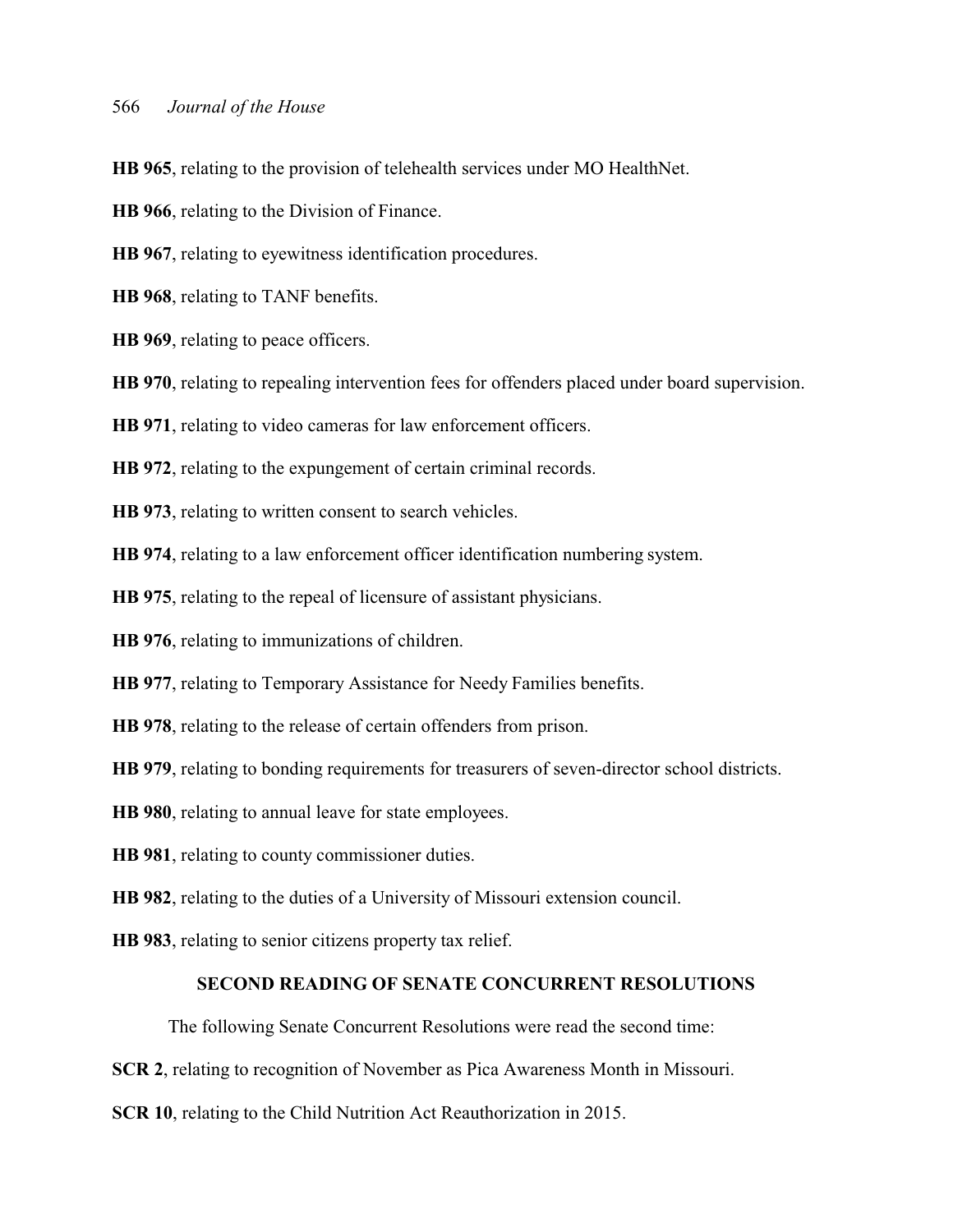**SCS SCR 11**, relating to the tax-deferred treatment of 529 college savings plans.

# **SECOND READING OF SENATE BILLS**

The following Senate Bills were read the second time:

**SS SCS SB 5**, relating to the distribution of revenues from traffic violations.

**SS SB 14**, relating to the transparency and accountability of public funds.

**SCS SB 18**, relating to notice of sales tax modifications.

**SS SCS SB 26**, relating to emergency administration of epinephrine by auto-injector.

**SCS SB 35**, relating to the termination of MO HealthNet services for participants residing out of state.

**SCS SB 38**, relating to the Joint Committee on MO HealthNet.

**SS SCS SB 149**, relating to tax incentives for data storage.

### **PERFECTION OF HOUSE BILLS**

**HB 30**, relating to elections, was taken up by Representative Dugger.

**HB 30** was laid over.

**HCS#2 HB 63**, relating to primary elections, was taken up by Representative Dugger.

Speaker Pro Tem Hoskins assumed the Chair.

On motion of Representative Dugger, **HCS#2 HB 63** was adopted.

On motion of Representative Dugger, **HCS#2 HB 63** was ordered perfected and printed.

## **THIRD READING OF HOUSE CONCURRENT RESOLUTIONS**

**HCR 21**, relating to the definition of "waters of the United States" under the Clean Water Act, was taken up by Representative Miller.

On motion of Representative Miller, **HCR 21** was read the third time and passed by the following vote:

AYES: 124

| Alferman | Allen  | Anderson | Andrews        | Austin       |
|----------|--------|----------|----------------|--------------|
| Bahr     | Barnes | Basye    | Beard          | Bernskoetter |
| Berry    | Black  | Bondon   | <b>Brattin</b> | Brown 57     |

Alferman Allen Anderson Andrews Austin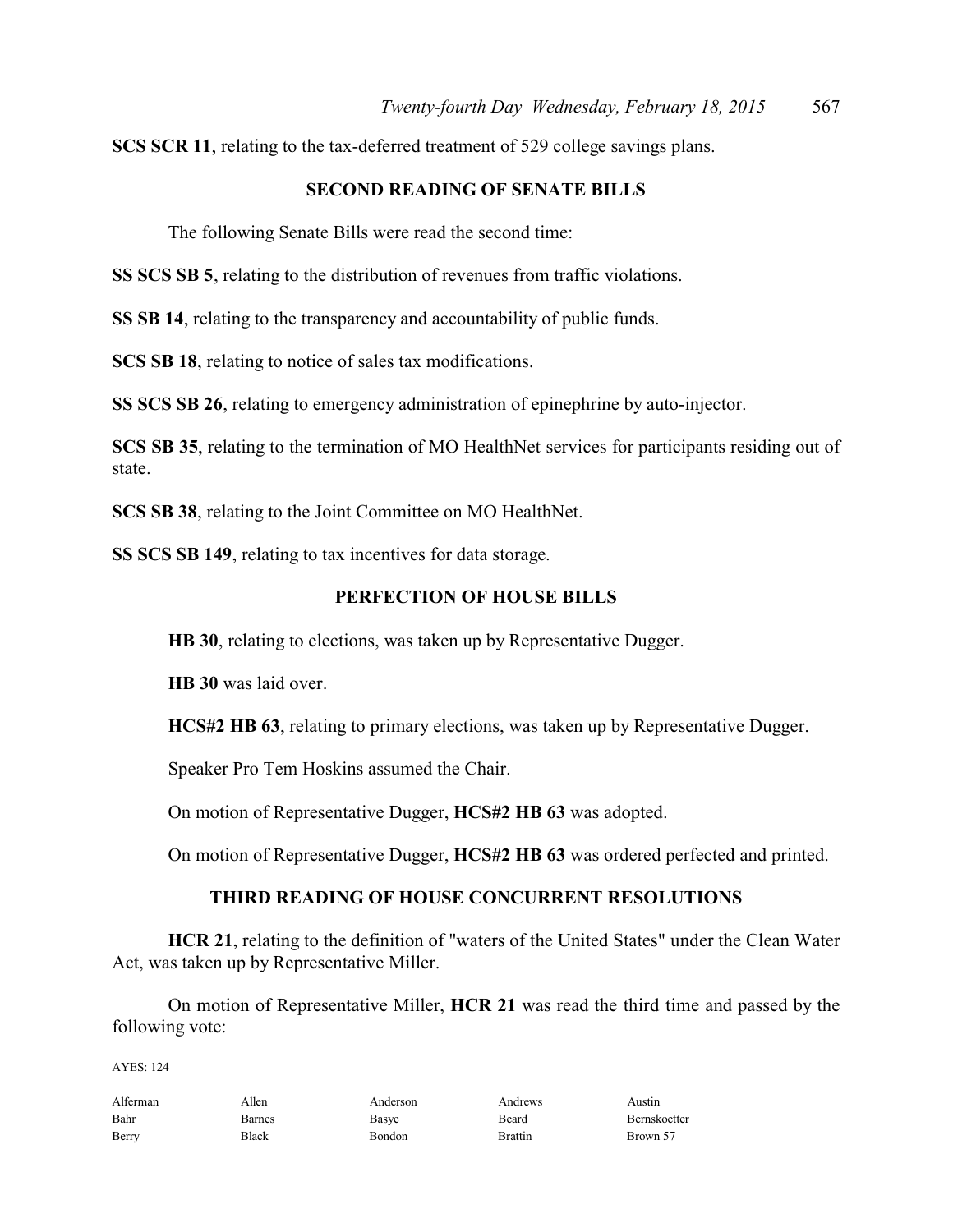| Brown 94                      | <b>Burlison</b> | <b>Burns</b>   | Chipman       | Cierpiot      |
|-------------------------------|-----------------|----------------|---------------|---------------|
| Conway 10                     | Conway 104      | Cookson        | Corlew        | Cornejo       |
| Crawford                      | Cross           | Curtis         | Curtman       | Davis         |
| Dogan                         | Dohrman         | Dugger         | Eggleston     | Engler        |
| English                       | Entlicher       | Fitzpatrick    | Fitzwater 144 | Fitzwater 49  |
| Flanigan                      | Fraker          | Franklin       | Frederick     | Gannon        |
| Gosen                         | Haahr           | Haefner        | Hansen        | Harris        |
| Hicks                         | Higdon          | Hill           | Hinson        | Hoskins       |
| Hough                         | Houghton        | Hubrecht       | Hurst         | Johnson       |
| Jones                         | Justus          | Keeney         | Kelley        | Kidd          |
| King                          | Koenig          | Kolkmeyer      | Korman        | Lair          |
| Lant                          | Lauer           | Leara          | Lichtenegger  | Love          |
| Lynch                         | Marshall        | <b>Mathews</b> | McCaherty     | McDaniel      |
| McGaugh                       | McNeil          | Messenger      | Miller        | Moon          |
| Morris                        | Muntzel         | Neely          | Parkinson     | Pfautsch      |
| Phillips                      | Pietzman        | Pike           | Pogue         | Redmon        |
| Rehder                        | Reiboldt        | Remole         | Rhoads        | Richardson    |
| Roden                         | Roeber          | Rone           | Ross          | Rowden        |
| Rowland                       | Runions         | Ruth           | Shaul         | Shull         |
| Shumake                       | Solon           | Sommer         | Spencer       | Swan          |
| Taylor                        | Vescovo         | Walker         | White         | Wiemann       |
| Wilson                        | Wood            | Zerr           | Mr. Speaker   |               |
| <b>NOES: 032</b>              |                 |                |               |               |
| Adams                         | Anders          | Arthur         | <b>Butler</b> | Carpenter     |
| Colona                        | Ellington       | Gardner        | Green         | Kendrick      |
| Kirkton                       | Kratky          | Lavender       | May           | McCann Beatty |
| McCreery                      | McDonald        | McManus        | Meredith      | Mims          |
| Mitten                        | Montecillo      | Morgan         | Newman        | Nichols       |
| Norr                          | Otto            | Pace           | Peters        | Pierson       |
| Rizzo                         | Walton Gray     |                |               |               |
| PRESENT: 000                  |                 |                |               |               |
| <b>ABSENT WITH LEAVE: 006</b> |                 |                |               |               |
| Dunn<br>Webber                | Hubbard         | Hummel         | LaFaver       | Smith         |

VACANCIES: 001

Speaker Pro Tem Hoskins declared the bill passed.

# **PERFECTION OF HOUSE JOINT RESOLUTIONS**

**HJR 1**, relating to elections, was taken up by Representative Dugger.

Representative Montecillo raised a point of order that an inquiry was not confined to the question under debate pursuant to Rule 84.

The Chair ruled the point of order not well taken.

Representative Richardson moved the previous question.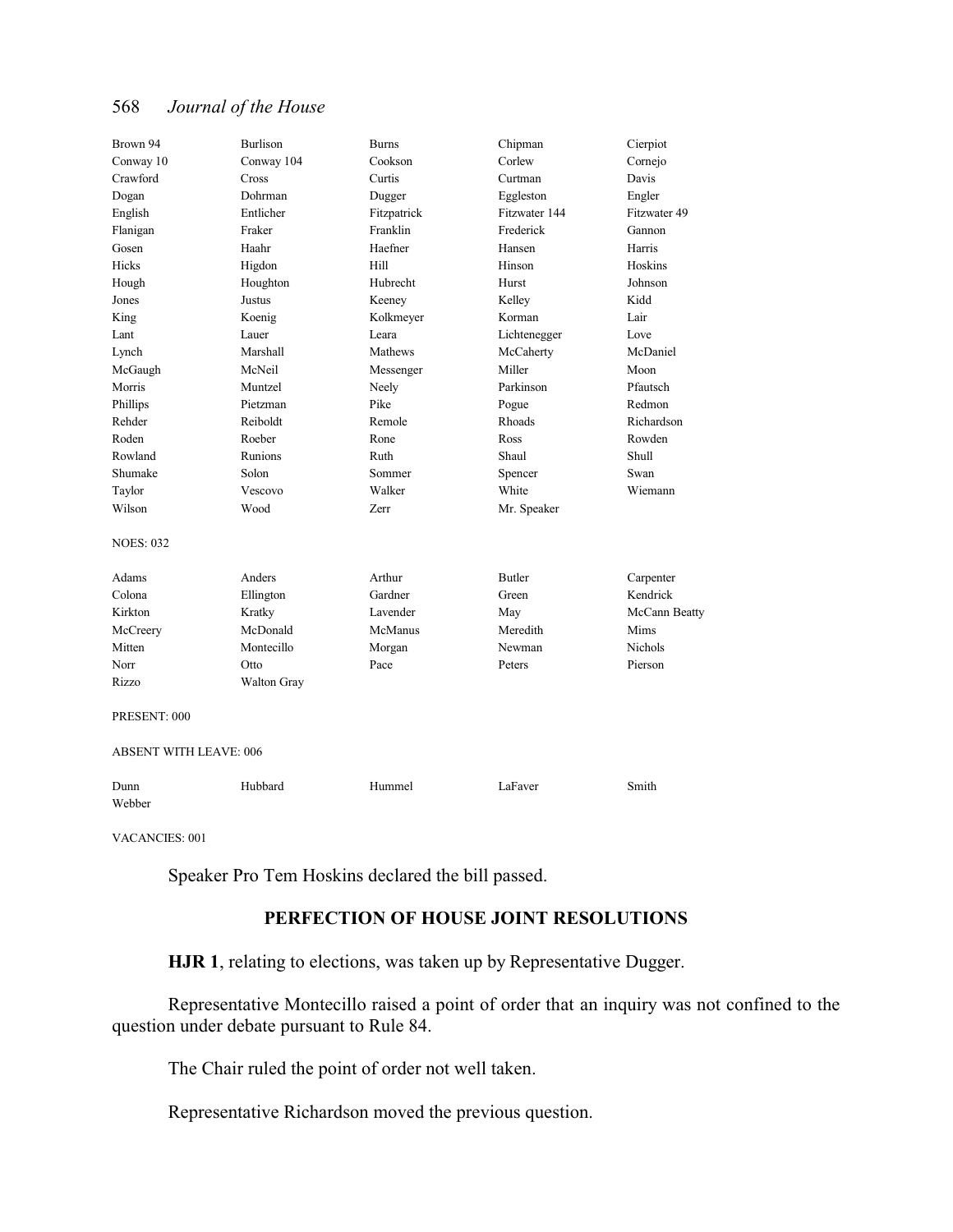# Which motion was adopted by the following vote:

#### AYES: 113

| Alferman                      | Allen         | Anderson       | Andrews       | Austin             |
|-------------------------------|---------------|----------------|---------------|--------------------|
| Bahr                          | <b>Barnes</b> | Basye          | Beard         | Bernskoetter       |
| <b>Black</b>                  | Bondon        | <b>Brattin</b> | Brown 57      | Brown 94           |
| <b>Burlison</b>               | Chipman       | Cierpiot       | Conway 104    | Cookson            |
| Corlew                        | Cornejo       | Crawford       | Cross         | Curtman            |
| Davis                         | Dohrman       | Dugger         | Eggleston     | Engler             |
| English                       | Entlicher     | Fitzpatrick    | Fitzwater 144 | Fitzwater 49       |
| Fraker                        | Franklin      | Frederick      | Gannon        | Gosen              |
| Haefner                       | Hansen        | Hicks          | Higdon        | Hill               |
| Hinson                        | Hoskins       | Hough          | Houghton      | Hubrecht           |
| Hurst                         | Johnson       | Jones          | Justus        | Keeney             |
| Kelley                        | Kidd          | King           | Koenig        | Kolkmeyer          |
| Korman                        | Lair          | Lant           | Lauer         | Leara              |
| Lichtenegger                  | Love          | Lynch          | Marshall      | Mathews            |
| McCaherty                     | McDaniel      | McGaugh        | Messenger     | Miller             |
| Moon                          | Morris        | Muntzel        | Neely         | Parkinson          |
| Pfautsch                      | Phillips      | Pietzman       | Pike          | Pogue              |
| Redmon                        | Rehder        | Reiboldt       | Remole        | Rhoads             |
| Richardson                    | Roden         | Roeber         | Rone          | Ross               |
| Rowden                        | Rowland       | Ruth           | Shaul         | Shull              |
| Shumake                       | Solon         | Sommer         | Spencer       | Swan               |
| Taylor                        | Vescovo       | Walker         | White         | Wiemann            |
| Wilson                        | Wood          | Mr. Speaker    |               |                    |
| <b>NOES: 041</b>              |               |                |               |                    |
| Adams                         | Anders        | Arthur         | <b>Burns</b>  | <b>Butler</b>      |
| Carpenter                     | Colona        | Conway 10      | Curtis        | Ellington          |
| Gardner                       | Green         | Harris         | Kendrick      | Kirkton            |
| Kratky                        | LaFaver       | Lavender       | May           | McCann Beatty      |
| McCreery                      | McDonald      | McManus        | McNeil        | Meredith           |
| Mims                          | Mitten        | Montecillo     | Morgan        | Newman             |
| <b>Nichols</b>                | Norr          | Otto           | Pace          | Peters             |
| Pierson                       | Rizzo         | Runions        | Smith         | <b>Walton Gray</b> |
| Webber                        |               |                |               |                    |
| PRESENT: 000                  |               |                |               |                    |
| <b>ABSENT WITH LEAVE: 008</b> |               |                |               |                    |
| Berry                         | Dogan         | Dunn           | Flanigan      | Haahr              |
| Hubbard                       | Hummel        | Zerr           |               |                    |
|                               |               |                |               |                    |

VACANCIES: 001

On motion of Representative Dugger, **HJR 1** was ordered perfected and printed.

On motion of Representative Richardson, the House recessed until 2:00 p.m.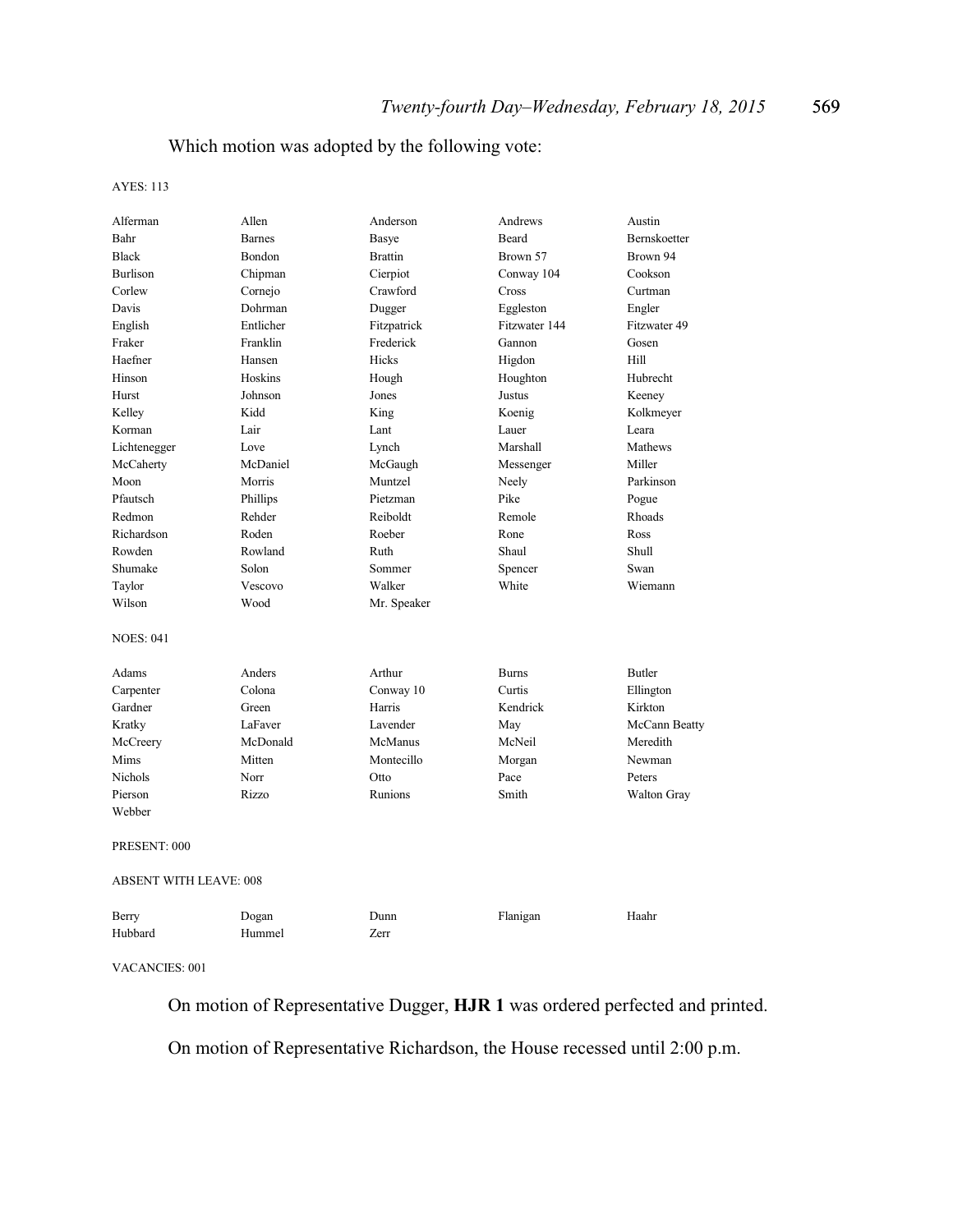# **AFTERNOON SESSION**

The hour of recess having expired, the House was called to order by Speaker Diehl.

Representative Richardson suggested the absence of a quorum.

The following roll call indicated a quorum present:

AYES: 123

| Alferman                      | Allen           | Anders        | Anderson       | Andrews        |
|-------------------------------|-----------------|---------------|----------------|----------------|
| Arthur                        | Bahr            | <b>Barnes</b> | <b>Basye</b>   | <b>Beard</b>   |
| <b>Bernskoetter</b>           | Berry           | <b>Black</b>  | Bondon         | <b>Brattin</b> |
| Brown 94                      | <b>Burlison</b> | Butler        | Chipman        | Cierpiot       |
| Conway 10                     | Conway 104      | Cookson       | Corlew         | Cornejo        |
| Crawford                      | Cross           | Curtman       | Davis          | Dogan          |
| Dohrman                       | Dugger          | Dunn          | Eggleston      | English        |
| Entlicher                     | Fitzpatrick     | Fitzwater 144 | Fitzwater 49   | Flanigan       |
| Fraker                        | Franklin        | Frederick     | Gosen          | Green          |
| Haahr                         | Haefner         | Hansen        | Harris         | Hicks          |
| Higdon                        | Hill            | Hinson        | Hough          | Houghton       |
| Hubrecht                      | Hurst           | Johnson       | Jones          | Justus         |
| Keeney                        | Kelley          | Kendrick      | Kidd           | King           |
| Kirkton                       | Koenig          | Kolkmeyer     | Korman         | Lair           |
| Lant                          | Lauer           | Lavender      | Leara          | Lichtenegger   |
| Lynch                         | McCaherty       | McGaugh       | McManus        | McNeil         |
| Messenger                     | Miller          | Mims          | Montecillo     | Moon           |
| Morgan                        | Morris          | Muntzel       | <b>Nichols</b> | Parkinson      |
| Phillips                      | Pierson         | Pietzman      | Pike           | Pogue          |
| Redmon                        | Rehder          | Reiboldt      | Rhoads         | Richardson     |
| Rizzo                         | Roeber          | Rone          | Ross           | Rowden         |
| Rowland                       | <b>Runions</b>  | Ruth          | Shaul          | Shumake        |
| Smith                         | Solon           | Sommer        | Spencer        | Taylor         |
| Walker                        | Walton Gray     | White         | Wiemann        | Wilson         |
| Wood                          | Zerr            | Mr. Speaker   |                |                |
| <b>NOES: 000</b>              |                 |               |                |                |
| PRESENT: 005                  |                 |               |                |                |
| Adams                         | Hummel          | McCann Beatty | Newman         | Peters         |
| <b>ABSENT WITH LEAVE: 034</b> |                 |               |                |                |
| Austin                        | Brown 57        | <b>Burns</b>  | Carpenter      | Colona         |
| Curtis                        | Ellington       | Engler        | Gannon         | Gardner        |
| Hoskins                       | Hubbard         | Kratky        | LaFaver        | Love           |
| Marshall                      | Mathews         | May           | McCreery       | McDaniel       |

McDonald Meredith Mitten Neely Norr Otto Pace Pfautsch Remole Roden

Shull Swan Vescovo Webber

VACANCIES: 001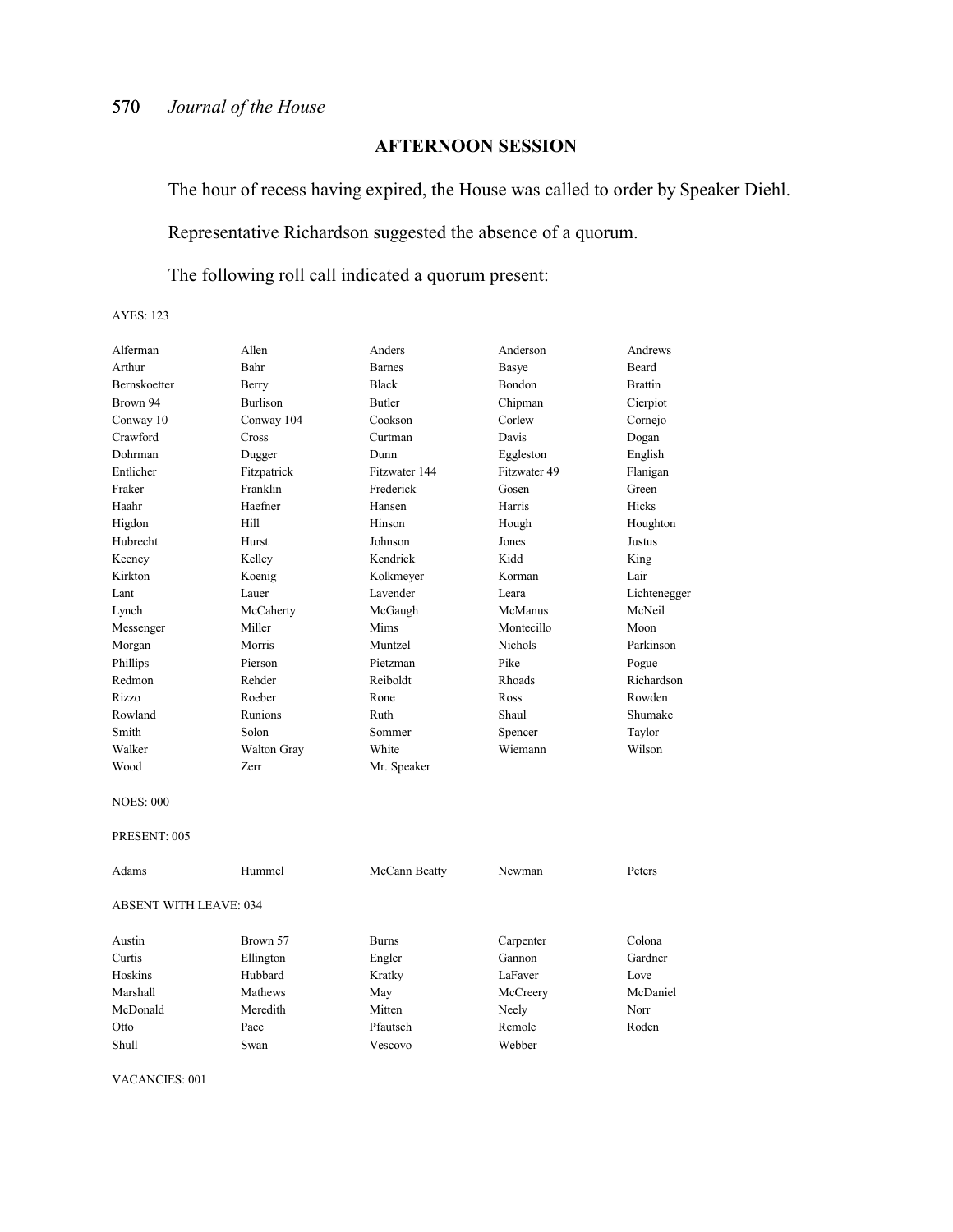# **PERFECTION OF HOUSE BILLS**

**HB 30**, relating to elections, was again taken up by Representative Dugger.

Representative Keeney assumed the Chair.

#### Representative Dogan offered **House Amendment No. 1**.

#### *House Amendment No. 1*

AMEND House Bill No. 30, Section 115.427, Page 2, Lines 28 and 29, by deleting from said lines the phrase: "**and distribution**"; and

Further amend said bill, Page 4, Section 115.427, Line 101, by inserting after the phrase "**in order to vote.**" on said line the following:

"**Subject to the appropriation of funds, this state and its agencies shall provide one Missouri birth certificate free of charge to those seeking to obtain identification in order to vote. If an individual seeking to vote was not born in this state, then this state and its agencies shall pay any fee or fees charged by another state or its agencies for a birth certificate, or for other documents legally required by the other state to obtain a birth certificate. If there is no appropriation of funds, then election authorities shall not enforce the photographic identification provisions of this section.**"; and

Further amend said bill by amending the title, enacting clause, and intersectional references accordingly.

Representative Richardson moved the previous question.

Which motion was adopted by the following vote:

AYES: 114

| Alferman        | Allen         | Anderson       | Andrews             | Bahr          |
|-----------------|---------------|----------------|---------------------|---------------|
| <b>Barnes</b>   | Basye         | Beard          | <b>Bernskoetter</b> | Berry         |
| <b>Black</b>    | <b>Bondon</b> | <b>Brattin</b> | Brown 57            | Brown 94      |
| <b>Burlison</b> | Chipman       | Cierpiot       | Conway 104          | Cookson       |
| Corlew          | Cornejo       | Crawford       | Cross               | Curtman       |
| Davis           | Dogan         | Dohrman        | Dugger              | Eggleston     |
| Engler          | English       | Entlicher      | Fitzpatrick         | Fitzwater 144 |
| Fitzwater 49    | Flanigan      | Fraker         | Franklin            | Gannon        |
| Gosen           | Haahr         | Haefner        | Hansen              | Hicks         |
| Higdon          | Hill          | Hinson         | Hough               | Houghton      |
| Hubrecht        | Hurst         | Johnson        | Jones               | Justus        |
| Keeney          | Kelley        | Kidd           | King                | Koenig        |
| Kolkmeyer       | Korman        | Lair           | Lant                | Lauer         |
| Leara           | Lichtenegger  | Love           | Lynch               | Marshall      |
| Mathews         | McCaherty     | McDaniel       | McGaugh             | Messenger     |
| Miller          | Moon          | Morris         | Muntzel             | Neely         |
| Parkinson       | Pfautsch      | Phillips       | Pietzman            | Pike          |
| Pogue           | Redmon        | Rehder         | Reiboldt            | Remole        |
| Rhoads          | Richardson    | Roden          | Roeber              | Rone          |
| Ross            | Rowden        | Rowland        | Ruth                | Shaul         |
| Shull           | Shumake       | Solon          | Spencer             | Swan          |
| Taylor          | Vescovo       | Walker         | White               | Wiemann       |
| Wilson          | Wood          | Zerr           | Mr. Speaker         |               |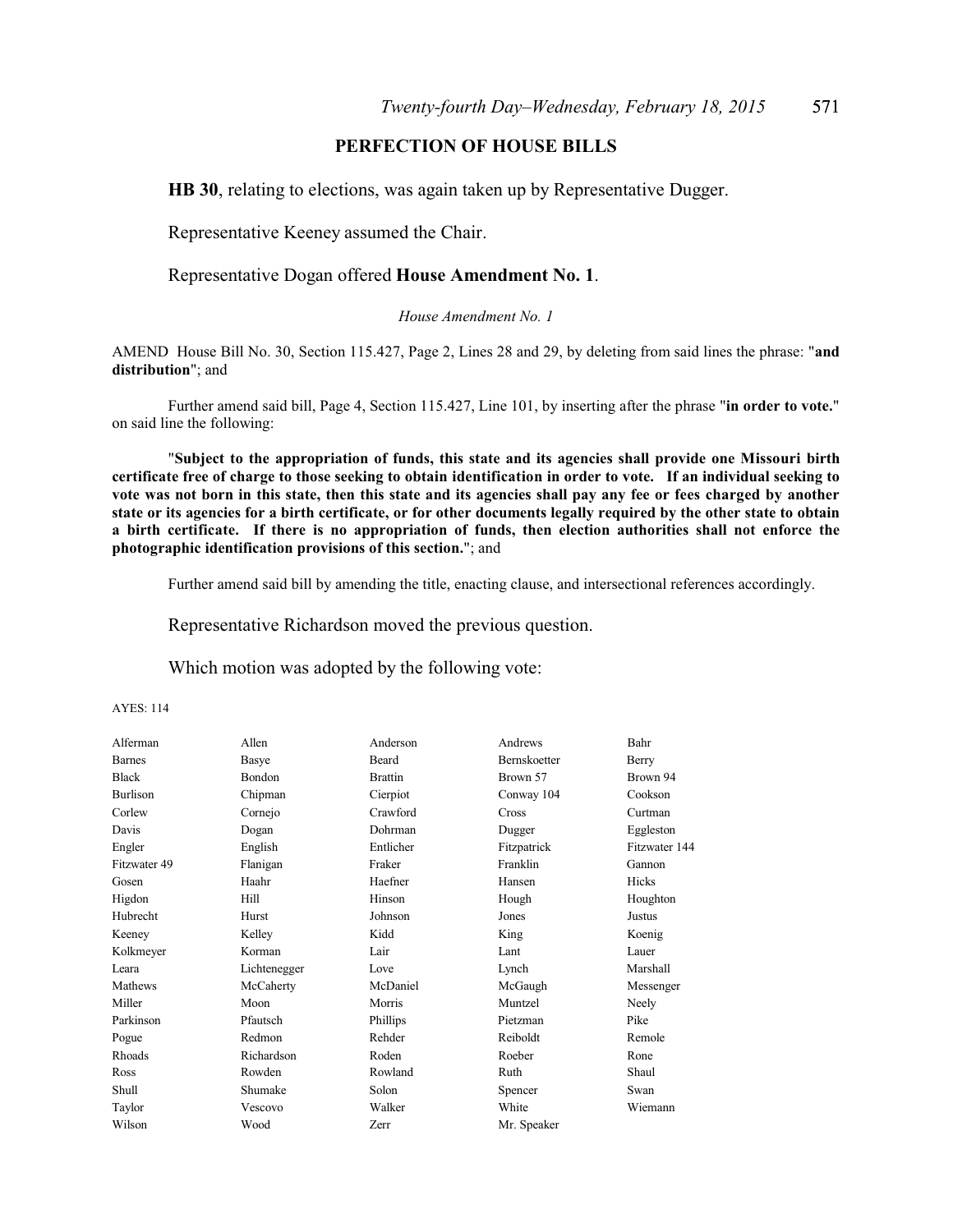NOES: 042

| Anders                        | Arthur    | <b>Burns</b> | Butler    |
|-------------------------------|-----------|--------------|-----------|
| Conway 10                     | Curtis    | Dunn         | Ellington |
| Green                         | Harris    | Hummel       | Kendrick  |
| Kratky                        | LaFaver   | Lavender     | May       |
| McCreery                      | McDonald  | McManus      | McNeil    |
| Mims                          | Mitten    | Montecillo   | Morgan    |
| <b>Nichols</b>                | Norr      | Otto         | Pace      |
| Pierson                       | Rizzo     | Runions      | Smith     |
| Webber                        |           |              |           |
|                               |           |              |           |
| <b>ABSENT WITH LEAVE: 006</b> |           |              |           |
| Colona                        | Frederick | Hoskins      | Hubbard   |
|                               |           |              |           |

VACANCIES: 001

On motion of Representative Dogan, **House Amendment No. 1** was adopted by the following vote, the ayes and noes having been demanded by Representative Rowden:

AYES: 134

| Adams            | Alferman            | Allen           | Anders        | Anderson       |
|------------------|---------------------|-----------------|---------------|----------------|
| Andrews          | Arthur              | Bahr            | <b>Barnes</b> | Basye          |
| <b>Beard</b>     | <b>Bernskoetter</b> | Berry           | <b>Black</b>  | <b>Brattin</b> |
| Brown 57         | Brown 94            | <b>Burlison</b> | <b>Burns</b>  | Chipman        |
| Cierpiot         | Conway 104          | Cookson         | Corlew        | Cornejo        |
| Crawford         | Cross               | Curtis          | Curtman       | Davis          |
| Dogan            | Dohrman             | Dugger          | Eggleston     | Ellington      |
| Engler           | English             | Entlicher       | Fitzpatrick   | Fitzwater 144  |
| Fitzwater 49     | Flanigan            | Fraker          | Franklin      | Frederick      |
| Gannon           | Gosen               | Haahr           | Haefner       | Hansen         |
| Harris           | Hicks               | Higdon          | Hill          | Hinson         |
| Hough            | Houghton            | Hubrecht        | Hummel        | Hurst          |
| Johnson          | Jones               | Justus          | Keeney        | Kelley         |
| Kendrick         | Kidd                | King            | Koenig        | Kolkmeyer      |
| Korman           | Lair                | Lant            | Lauer         | Lavender       |
| I eara           | Lichtenegger        | Love            | Lynch         | Marshall       |
| Mathews          | McCaherty           | McCreery        | McDaniel      | McGaugh        |
| McManus          | McNeil              | Meredith        | Messenger     | Miller         |
| Montecillo       | Morris              | Muntzel         | Neely         | Newman         |
| Norr             | Parkinson           | Pfautsch        | Phillips      | Pietzman       |
| Pike             | Redmon              | Rehder          | Reiboldt      | Remole         |
| Rhoads           | Richardson          | Rizzo           | Roden         | Roeber         |
| Rone             | <b>Ross</b>         | Rowden          | Rowland       | <b>Runions</b> |
| Ruth             | Shaul               | Shull           | Shumake       | Smith          |
| Solon            | Sommer              | Spencer         | Swan          | Taylor         |
| Vescovo          | Walker              | Webber          | White         | Wiemann        |
| Wilson           | Wood                | <b>Zerr</b>     | Mr. Speaker   |                |
| <b>NOES: 020</b> |                     |                 |               |                |
| Bondon           | <b>Butler</b>       | Carpenter       | Conway 10     | Dunn           |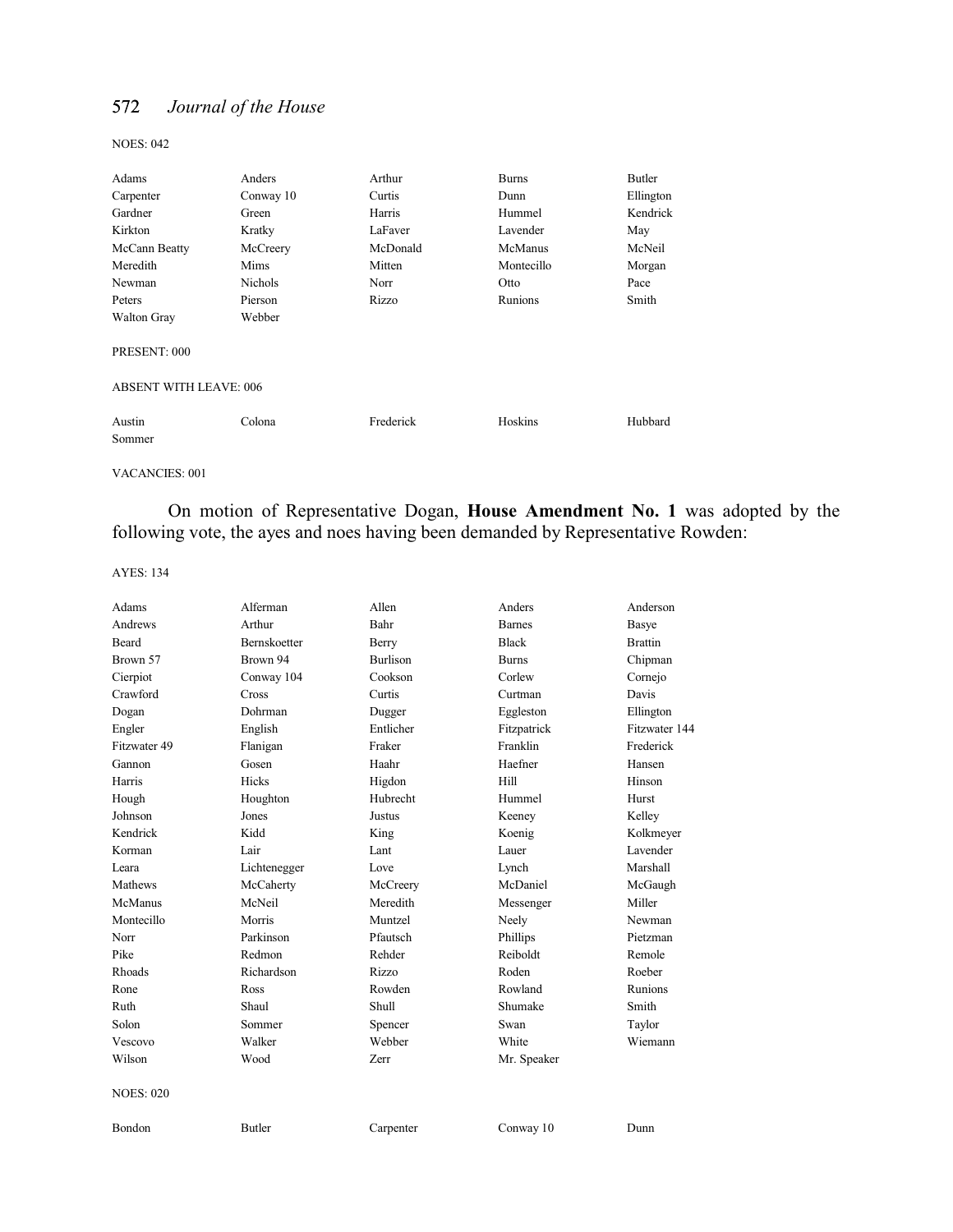### *Twenty-fourth Day–Wednesday, February 18, 2015* 573

| Kirkton                   | Kratky  | LaFaver            | May    |
|---------------------------|---------|--------------------|--------|
| McDonald<br>McCann Beatty | Mitten  | Moon               | Morgan |
| Otto                      | Pace    | Pierson            | Pogue  |
| PRESENT: 004              |         |                    |        |
| Mims                      | Peters  | <b>Walton Gray</b> |        |
| ABSENT WITH LEAVE: 004    |         |                    |        |
| Colona                    | Hoskins | Hubbard            |        |
|                           |         |                    |        |

VACANCIES: 001

#### Representative Lavender offered **House Amendment No. 2**.

*House Amendment No. 2*

AMEND House Bill No. 30, Page 2, Section 115.427, Line 52, by deleting the phrase "**January 1, 1950**" and inserting in lieu thereof the phrase: "**January 1, 2017**"; and

Further amend said bill by amending the title, enacting clause, and intersectional references accordingly.

Representative Lavender moved that **House Amendment No. 2** be adopted.

Which motion was defeated.

#### Representative Ellington offered **House Amendment No. 3**.

*House Amendment No. 3*

AMEND House Bill No. 30, Page 3, Section 115.427, Lines 53 to 57, by enclosing all of said lines in brackets and inserting immediately thereafter the following:

#### "**Upon executing such affidavit, the individual may cast a regular ballot.**"; and

Further amend said bill and section, Page 3, Lines 81 to 85, by removing all of said lines from the bill and inserting in lieu thereof the following:

"**[**5. **] 6.** A voter shall be allowed to cast a provisional ballot under section 115.430 even if the election judges cannot establish the voter's identity under subsection 1 of this section **and the voter refused to sign an affidavit allowing them to vote a regular ballot under subsection 5 of this section**. The election judges shall make a notation on the provisional ballot envelope to indicate that the voter's identity was not verified. The provisional ballot cast by such voter shall not be counted unless:"; and

Further amend said bill, Page 6, Section 115.430, Lines 3 to 5, by removing all of said lines from the bill and inserting in lieu thereof the following:

"or issues are submitted to the voters. **In addition, any person denied the ability to cast a regular ballot because of a lack of photographic identification and refusal to sign an affidavit under subsection 5 of this section shall be allowed to vote by provisional ballot.**"; and

Further amend said bill by amending the title, enacting clause, and intersectional references accordingly.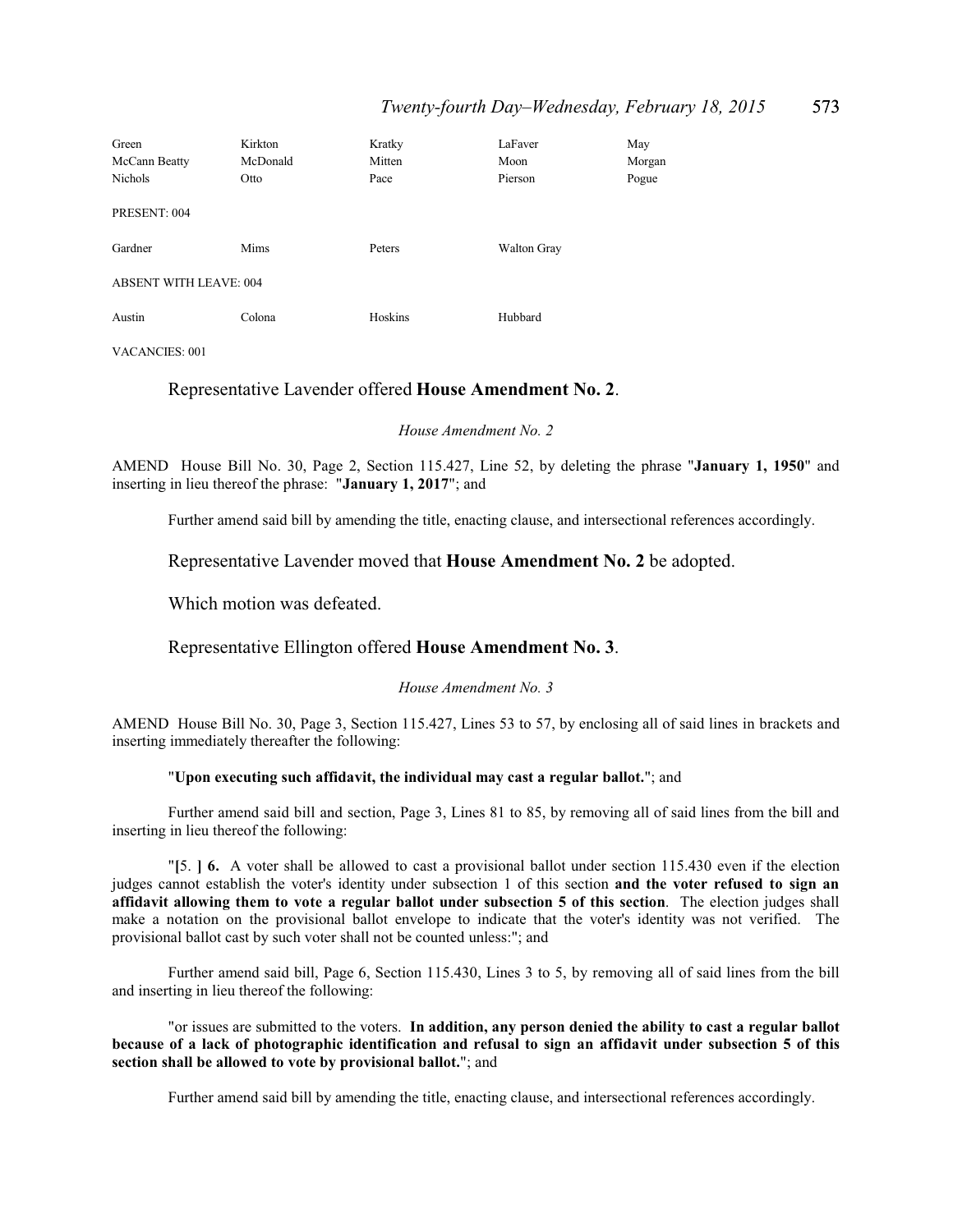# Representative Ellington moved that **House Amendment No. 3** be adopted.

Which motion was defeated by the following vote, the ayes and noes having been demanded by Representative Ellington:

#### AYES: 043

| Adams            | Anders          | Arthur         | <b>Burns</b>   | <b>Butler</b>       |
|------------------|-----------------|----------------|----------------|---------------------|
| Carpenter        | Colona          | Conway 10      | Curtis         | Dunn                |
| Ellington        | Gardner         | Green          | Harris         | Hummel              |
| Kendrick         | Kirkton         | Kratky         | LaFaver        | Lavender            |
| May              | McCann Beatty   | McCreery       | McDonald       | McManus             |
| McNeil           | Meredith        | Mims           | Mitten         | Montecillo          |
| Morgan           | Newman          | <b>Nichols</b> | Norr           | Otto                |
| Pace             | Peters          | Pierson        | Rizzo          | Runions             |
| Smith            | Walton Gray     | Webber         |                |                     |
| <b>NOES: 117</b> |                 |                |                |                     |
| Alferman         | Allen           | Anderson       | Andrews        | Austin              |
| Bahr             | <b>Barnes</b>   | Basye          | Beard          | <b>Bernskoetter</b> |
| Berry            | <b>Black</b>    | Bondon         | <b>Brattin</b> | Brown 57            |
| Brown 94         | <b>Burlison</b> | Chipman        | Cierpiot       | Conway 104          |
| Cookson          | Corlew          | Cornejo        | Crawford       | Cross               |
| Curtman          | Davis           | Dogan          | Dohrman        | Dugger              |
| Eggleston        | Engler          | English        | Entlicher      | Fitzpatrick         |
| Fitzwater 144    | Fitzwater 49    | Flanigan       | Fraker         | Franklin            |
| Frederick        | Gannon          | Gosen          | Haahr          | Haefner             |
| Hansen           | Hicks           | Higdon         | Hill           | Hinson              |
| Hough            | Houghton        | Hubrecht       | Hurst          | Johnson             |
| Jones            | Justus          | Keeney         | Kelley         | Kidd                |
| King             | Koenig          | Kolkmeyer      | Korman         | Lair                |
| Lant             | Lauer           | Leara          | Lichtenegger   | Love                |
| Lynch            | Marshall        | Mathews        | McCaherty      | McDaniel            |
| McGaugh          | Messenger       | Miller         | Moon           | Morris              |
| Muntzel          | Neely           | Parkinson      | Pfautsch       | Phillips            |
| Pietzman         | Pike            | Pogue          | Redmon         | Rehder              |
| Reiboldt         | Remole          | Rhoads         | Richardson     | Roden               |
| Roeber           | Rone            | Ross           | Rowden         | Rowland             |
| Ruth             | Shaul           | Shull          | Shumake        | Solon               |
| Sommer           | Spencer         | Swan           | Taylor         | Vescovo             |
| Walker           | White           | Wiemann        | Wilson         | Wood                |
| Zerr             | Mr. Speaker     |                |                |                     |

#### PRESENT: 000

#### ABSENT WITH LEAVE: 002

#### Hoskins Hubbard

#### VACANCIES: 001

Representative Richardson moved the previous question.

Which motion was adopted by the following vote: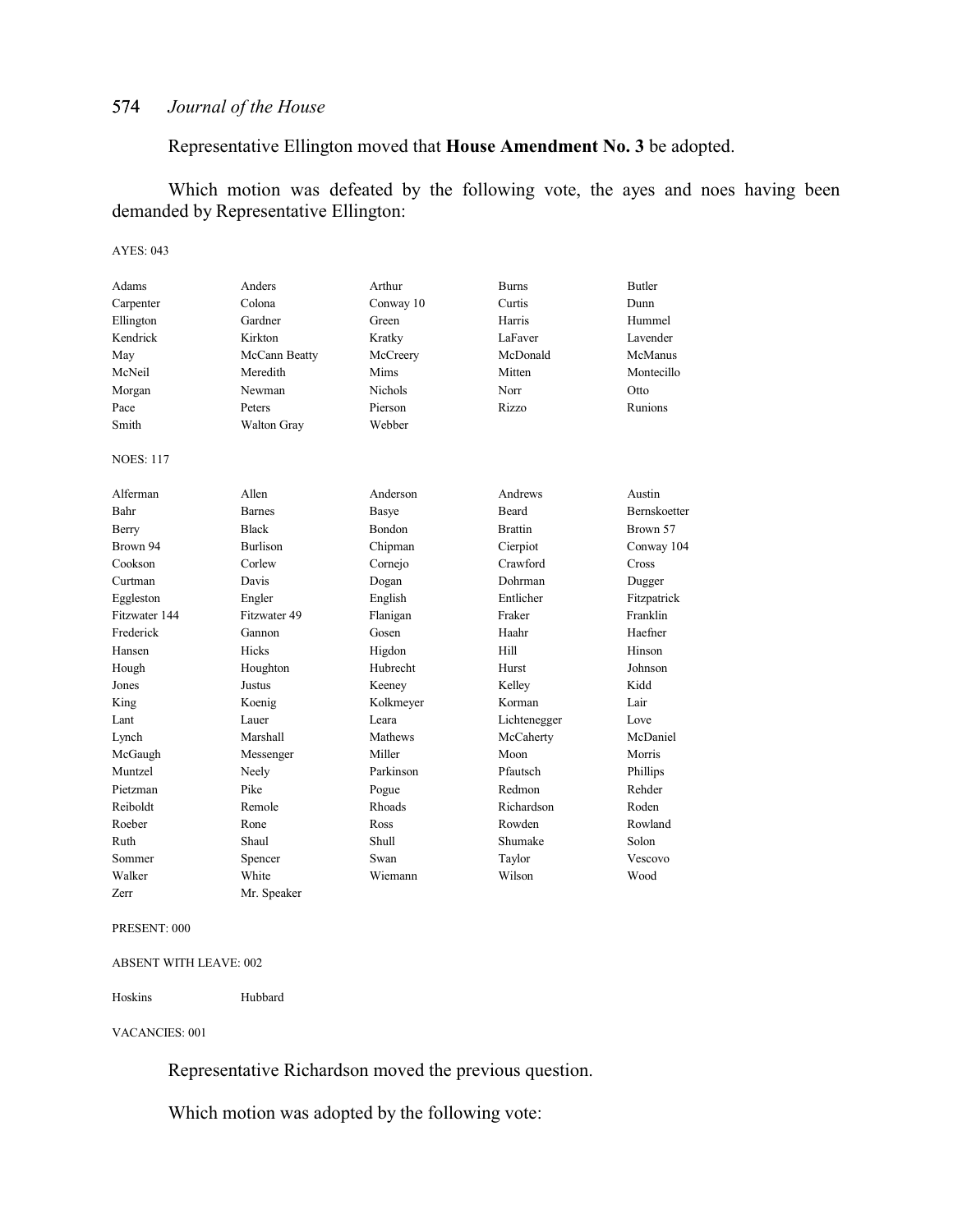#### AYES: 115

| Alferman                      | Allen              | Anderson       | Andrews        | Austin        |  |
|-------------------------------|--------------------|----------------|----------------|---------------|--|
| Bahr                          | <b>Barnes</b>      | Basye          | Beard          | Bernskoetter  |  |
| Berry                         | <b>Black</b>       | Bondon         | <b>Brattin</b> | Brown 57      |  |
| Brown 94                      | <b>Burlison</b>    | Chipman        | Cierpiot       | Conway 104    |  |
| Cookson                       | Corlew             | Cornejo        | Crawford       | Cross         |  |
| Curtman                       | Davis              | Dogan          | Dohrman        | Dugger        |  |
| Eggleston                     | Engler             | English        | Entlicher      | Fitzpatrick   |  |
| Fitzwater 144                 | Fitzwater 49       | Fraker         | Franklin       | Frederick     |  |
| Gannon                        | Gosen              | Haahr          | Haefner        | Hansen        |  |
| Hicks                         | Higdon             | Hill           | Hinson         | Hough         |  |
| Houghton                      | Hubrecht           | Hurst          | Johnson        | Jones         |  |
| Justus                        | Keeney             | Kelley         | Kidd           | King          |  |
| Koenig                        | Kolkmeyer          | Korman         | Lair           | Lant          |  |
| Lauer                         | Leara              | Lichtenegger   | Love           | Lynch         |  |
| Marshall                      | Mathews            | McCaherty      | McDaniel       | McGaugh       |  |
| Messenger                     | Miller             | Moon           | Morris         | Muntzel       |  |
| Neely                         | Parkinson          | Pfautsch       | Phillips       | Pietzman      |  |
| Pike                          | Pogue              | Redmon         | Rehder         | Reiboldt      |  |
| Remole                        | Rhoads             | Richardson     | Roden          | Roeber        |  |
| Rone                          | Ross               | Rowden         | Rowland        | Ruth          |  |
| Shaul                         | Shull              | Shumake        | Solon          | Sommer        |  |
| Spencer                       | Swan               | Taylor         | Vescovo        | Walker        |  |
| White                         | Wiemann            | Wilson         | Wood           | Zerr          |  |
| <b>NOES: 043</b>              |                    |                |                |               |  |
| Adams                         | Anders             | Arthur         | <b>Burns</b>   | <b>Butler</b> |  |
| Carpenter                     | Colona             | Conway 10      | Curtis         | Dunn          |  |
| Ellington                     | Gardner            | Green          | Harris         | Hummel        |  |
| Kendrick                      | Kirkton            | Kratky         | LaFaver        | Lavender      |  |
| May                           | McCann Beatty      | McCreery       | McDonald       | McManus       |  |
| McNeil                        | Meredith           | Mims           | Mitten         | Montecillo    |  |
| Morgan                        | Newman             | <b>Nichols</b> | Norr           | Otto          |  |
| Pace                          | Peters             | Pierson        | Rizzo          | Runions       |  |
| Smith                         | <b>Walton Gray</b> | Webber         |                |               |  |
| PRESENT: 000                  |                    |                |                |               |  |
| <b>ABSENT WITH LEAVE: 004</b> |                    |                |                |               |  |
| Flanigan                      | Hoskins            | Hubbard        | Mr. Speaker    |               |  |

VACANCIES: 001

On motion of Representative Dugger, **HB 30, as amended**, was ordered perfected and printed.

# **REFERRAL OF HOUSE RESOLUTIONS**

The following House Resolution was referred to the Committee indicated:

**HR 425** - Energy and the Environment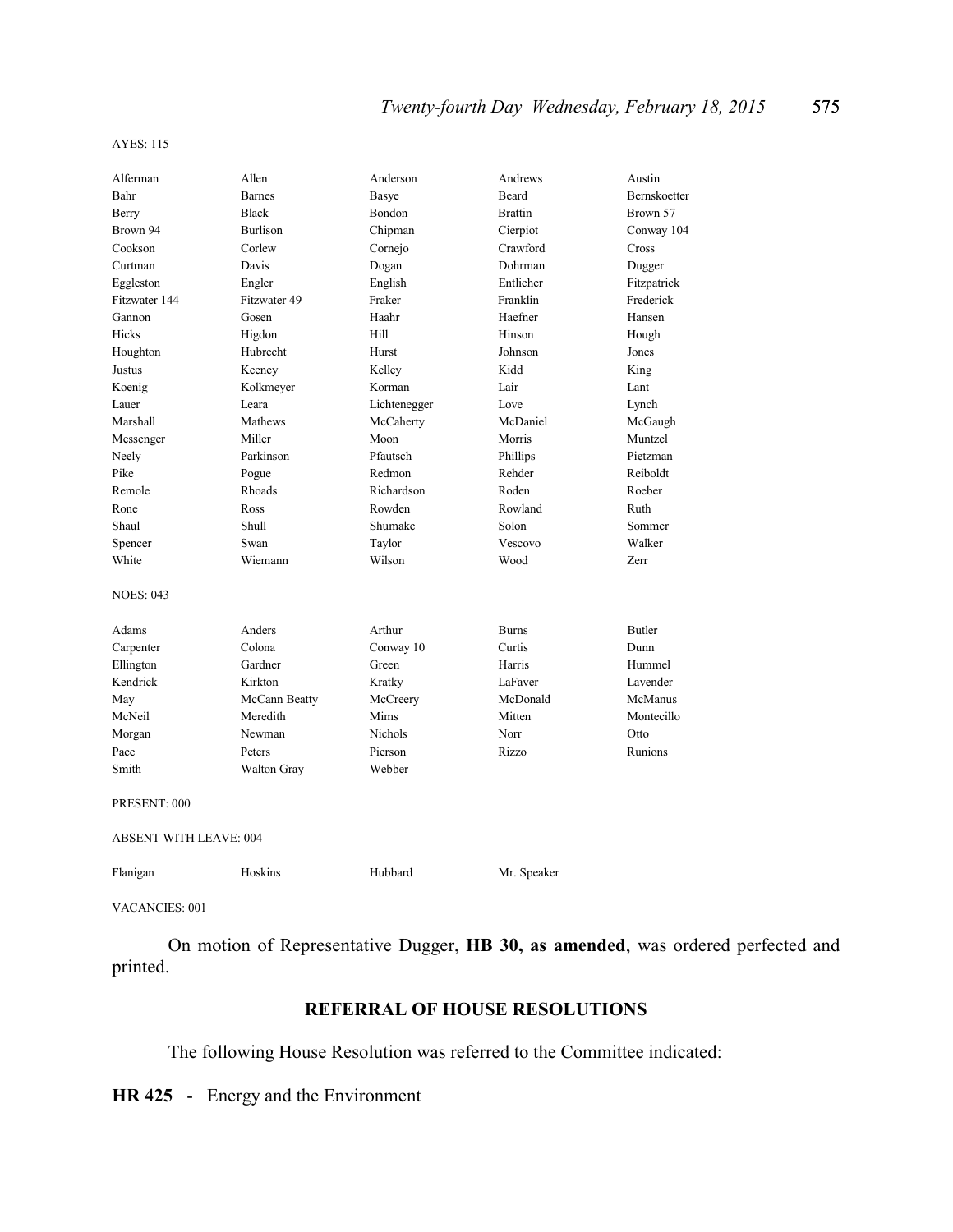# **REFERRAL OF HOUSE CONCURRENT RESOLUTIONS**

The following House Concurrent Resolutions were referred to the Committee indicated:

- **HCR 32** Energy and the Environment
- **HCR 34** Emerging Issues in Education

# **REFERRAL OF HOUSE JOINT RESOLUTIONS**

The following House Joint Resolution was referred to the Committee indicated:

**HJR 1** - Fiscal Review

### **REFERRAL OF HOUSE BILLS**

The following House Bills were referred to the Committee indicated:

- **HB 30** Fiscal Review
- **HB 524** Fiscal Review
- **HB 615** Fiscal Review
- **HB 49** Professional Registration and Licensing
- **HB 148** Property, Casualty, and Life Insurance
- **HB 238** Corrections
- **HB 239** Veterans
- **HB 428** Elementary and Secondary Education
- **HB 475** Children and Families
- **HB 527** Health Insurance
- **HB 530** Local Government
- **HB 538** Public Safety and Emergency Preparedness
- **HB 539** Public Safety and Emergency Preparedness
- **HB 548** Health Insurance
- **HB 649** Ways and Means
- **HB 698** Banking
- **HB 707** Children and Families
- **HB 713** Children and Families
- **HB 719** Property, Casualty, and Life Insurance
- **HB 731** Emerging Issues in Education
- **HB 751** Local Government
- **HB 766** Health Insurance
- **HB 770** Pensions
- **HB 771** Agriculture Policy
- **HB 781** Property, Casualty, and Life Insurance
- **HB 792** Emerging Issues
- **HB 807** Civil and Criminal Proceedings
- **HB 868** Public Safety and Emergency Preparedness
- **HB 917** Corrections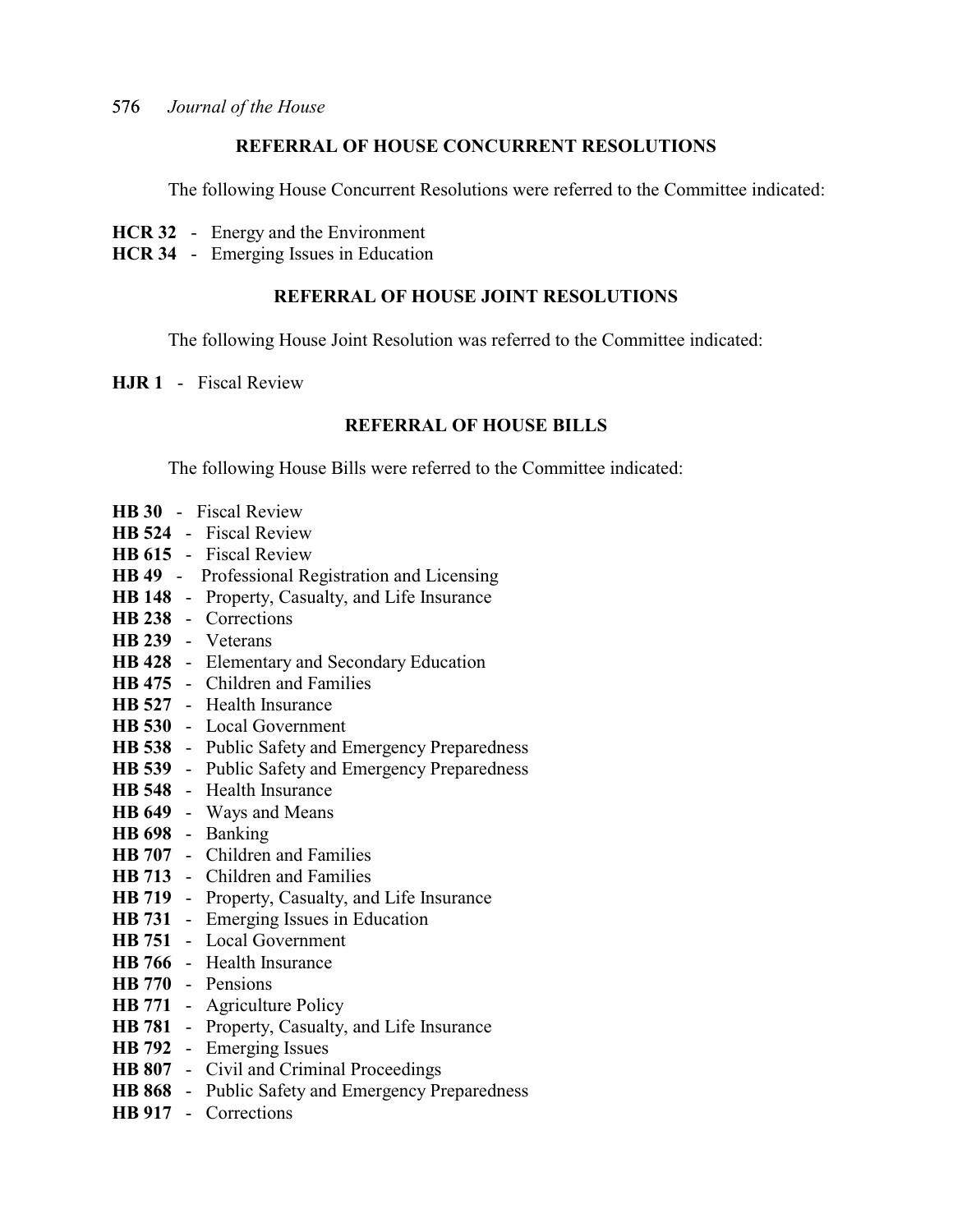# **COMMITTEE REPORTS**

#### **Committee on Small Business**, Chairman McCaherty reporting:

Mr. Speaker: Your Committee on Small Business, to which was referred **HB 325**, begs leave to report it has examined the same and recommends that it **Do Pass with House Committee Amendment No. 1** and **House Committee Amendment No. 2**, and pursuant to Rule 27(4) be referred to the Select Committee on Commerce.

#### *House Committee Amendment No. 1*

AMEND House Bill No. 325, Page 2, Section 143.1100, Lines 26-27, by deleting all of said lines and inserting in lieu thereof the following:

"**For purposes of this subdivision, expenses shall be eligible if such elimination of the business unit in another state or country occurs in a different taxable year from the establishment of the business unit in Missouri;**"; and

Further amend said bill, page, section, Lines 36-47, by deleting all of said lines and inserting in lieu thereof the following:

"**(7) "Full-time equivalent employee", the same meaning as ascribed to the term under Sections 45R(d) and 45R(e) of the Internal Revenue Code of 1986, as amended, determined by only taking into account wages as otherwise defined in Section 45R(e) of the Internal Revenue Code of 1986, as amended, paid with respect to services performed within Missouri. In order to receive the tax deduction authorized in this section, a taxpayer's full-time equivalent employee performing services in Missouri shall be paid a salary or hourly wage equal to or more than an employee of the taxpayer in the same position prior to the relocation of the business unit;**

**(8) "Insourcing plan", a written plan to carry out the establishment of a business unit in Missouri as described in subdivision (5) of this subsection;**"; and

Further amend said bill, page, section, Line 65, by deleting the number, "**(5)**" and inserting in lieu thereof the number, "**(8)**"; and

Further amend said bill, page, section, Lines 70-71, by deleting all of said lines; and

Further amend said bill, page, section, Line 84, by deleting all of said line and inserting in lieu thereof the following words:

#### "**shall repay the state an amount equal to the tax savings realized for the deduction allowed under this section, prorated by the number of years the business unit was in this state.**"; and

Further amend said bill by amending the title, enacting clause, and intersectional references accordingly.

#### *House Committee Amendment No. 2*

AMEND House Bill No. 325, Page 3, Section 143.1100, Line 53, by deleting the number, "**twenty**" and inserting in lieu thereof the number, "**fifty**"; and

Further amend said bill, page, section, Line 57, by inserting at the end of said line the following:

"**However, any deduction that cannot be claimed in the taxable year may be carried over to the next five succeeding taxable years until the full deduction has been claimed.**"; and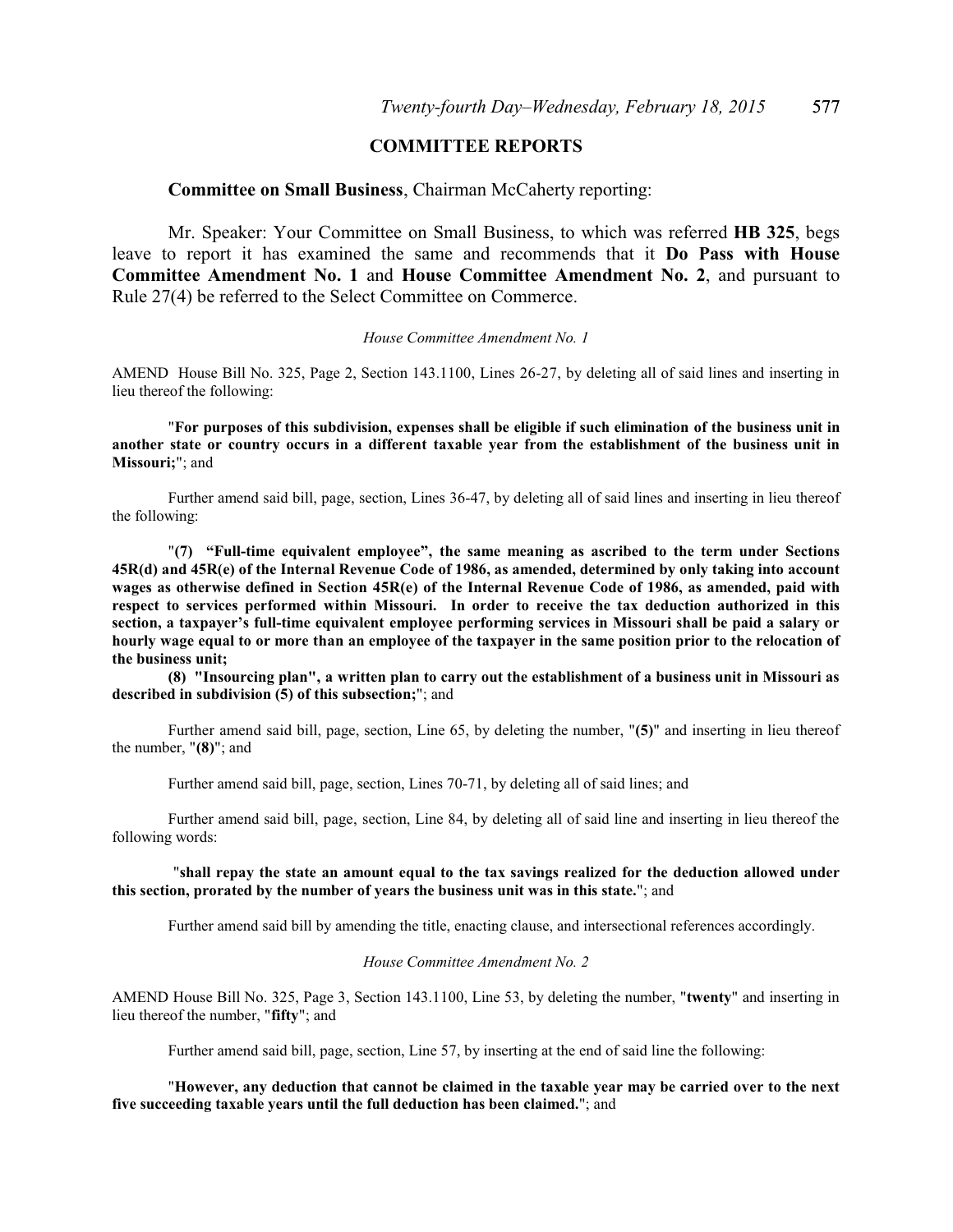Further amend said bill, page, section, Lines 75 and 76, by deleting the number "**ten**" and inserting in lieu thereof the number, "**twenty**"; and

Further amend said bill by amending the title, enacting clause, and intersectional references accordingly.

Mr. Speaker: Your Committee on Small Business, to which was referred **HB 513**, begs leave to report it has examined the same and recommends that it **Do Pass with House Committee Amendment No. 1**, and pursuant to Rule 27(4) be referred to the Select Committee on Commerce.

#### *House Committee Amendment No. 1*

AMEND House Bill No. 513, Page 18, Section 355.021, Line 36, by deleting all of said line and inserting in lieu thereof the following:

"4. **[**Fees**] The fee** mandated in **[**subdivisions (1) and (2) of**]** subsection 1 of this section shall be"; and

Further amend said bill, Page 19, Section 355.857, Line 12, by deleting all of said line and inserting in lieu thereof the following:

"**[**(3)**] (2)** The secretary of state may collect **[**an additional**] a** fee of ten dollars on each"; and

Further amend said title, enacting clause and intersectional references accordingly.

#### **Committee on Ways and Means**, Chairman Koenig reporting:

Mr. Speaker: Your Committee on Ways and Means, to which was referred **HB 132**, begs leave to report it has examined the same and recommends that it **Do Pass with House Committee Amendment No. 1**, and pursuant to Rule 27(6) be referred to the Select Committee on Financial Institutions and Taxation.

#### *House Committee Amendment No. 1*

AMEND House Bill No. 132, Page 4, Section 142.815, Lines 107-108, by deleting all of said lines and inserting in lieu thereof the following:

"**watercraft, as such term is defined in section 306.010, may claim the exemption provided in this subsection. Any motor fuel customer who purchases motor fuel for use in any watercraft, as such term is defined in section 306.010, at a location other than a marina within this state may claim the exemption provided in this subsection by filing a claim for**"; and

Further amend said bill by amending the title, enacting clause, and intersectional references accordingly.

Mr. Speaker: Your Committee on Ways and Means, to which was referred **HB 299**, begs leave to report it has examined the same and recommends that it **Do Pass with House Committee Amendment No. 1**, and pursuant to Rule 27(6) be referred to the Select Committee on Financial Institutions and Taxation.

*House Committee Amendment No. 1*

AMEND House Bill No. 299, Page 1, Section 144.021, Line 14, by inserting after the word, "**If**" the following words, "**the taxability of**"; and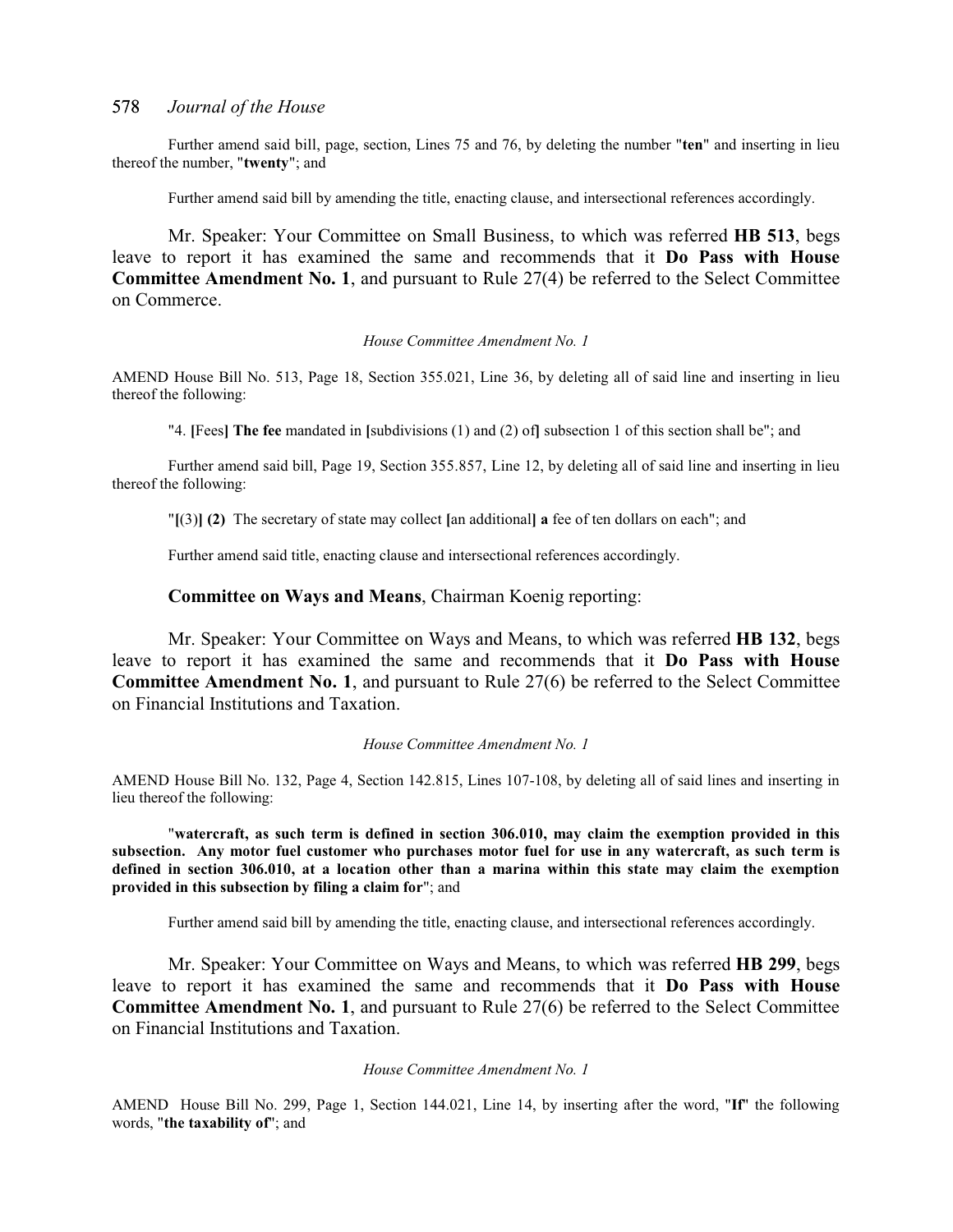Further amend said bill, page, section, Line 15, by deleting all of said line and inserting in lieu there of the following:

"**under sections 144.010 to 144.510, 144.610, 144.615, and 144.617 is modified by a decision or order of:**"; and

Further amend said bill, Page 2, section, Lines 19-20, by deleting all of said lines and inserting in lieu thereof the following words:

"**and a reasonable person would not have expected the decision or order based solely on prior law or regulation. Such modification shall not take effect until the department of revenue has promulgated a rule effectuating such decision or order and all affected sellers have be notified by the department at least ninety days before such modification**"; and

Further amend said bill, page, section, Line 25, by inserting the words, "**or order**" after each occurrence of the word, "**decision**"; and

Further amend said bill, page, section, Lines 29-32, by deleting all of said lines and inserting in lieu thereof the following:

"**3. The notification required by subsection 2 of this section shall be delivered by electronic mail to all businesses that sign up for such email or other secure electronic means of direct communications. The department of revenue shall update its website with information regarding modifications in sales tax law and such updates shall constitute a notification required by subsection 2 of the section.**"; and

Further amend said bill by amending the title, enacting clause, and intersectional references accordingly.

Mr. Speaker: Your Committee on Ways and Means, to which was referred **HB 410**, begs leave to report it has examined the same and recommends that it **Do Pass**, and pursuant to Rule 27(6) be referred to the Select Committee on Financial Institutions and Taxation.

Mr. Speaker: Your Committee on Ways and Means, to which was referred **HB 440**, begs leave to report it has examined the same and recommends that it **Do Pass**, and pursuant to Rule 27(6) be referred to the Select Committee on Financial Institutions and Taxation.

### **INTRODUCTION OF HOUSE JOINT RESOLUTIONS**

The following House Joint Resolution was read the first time and copies ordered printed:

**HJR 40**, introduced by Representative LaFaver, relating to the expansion of the MO HealthNet program.

### **INTRODUCTION OF HOUSE BILLS**

The following House Bills were read the first time and copies ordered printed:

**HB 984**, introduced by Representative Neely, relating to the termination of child support obligation.

**HB 985**, introduced by Representative Haefner, relating to eligibility data verification for public assistance.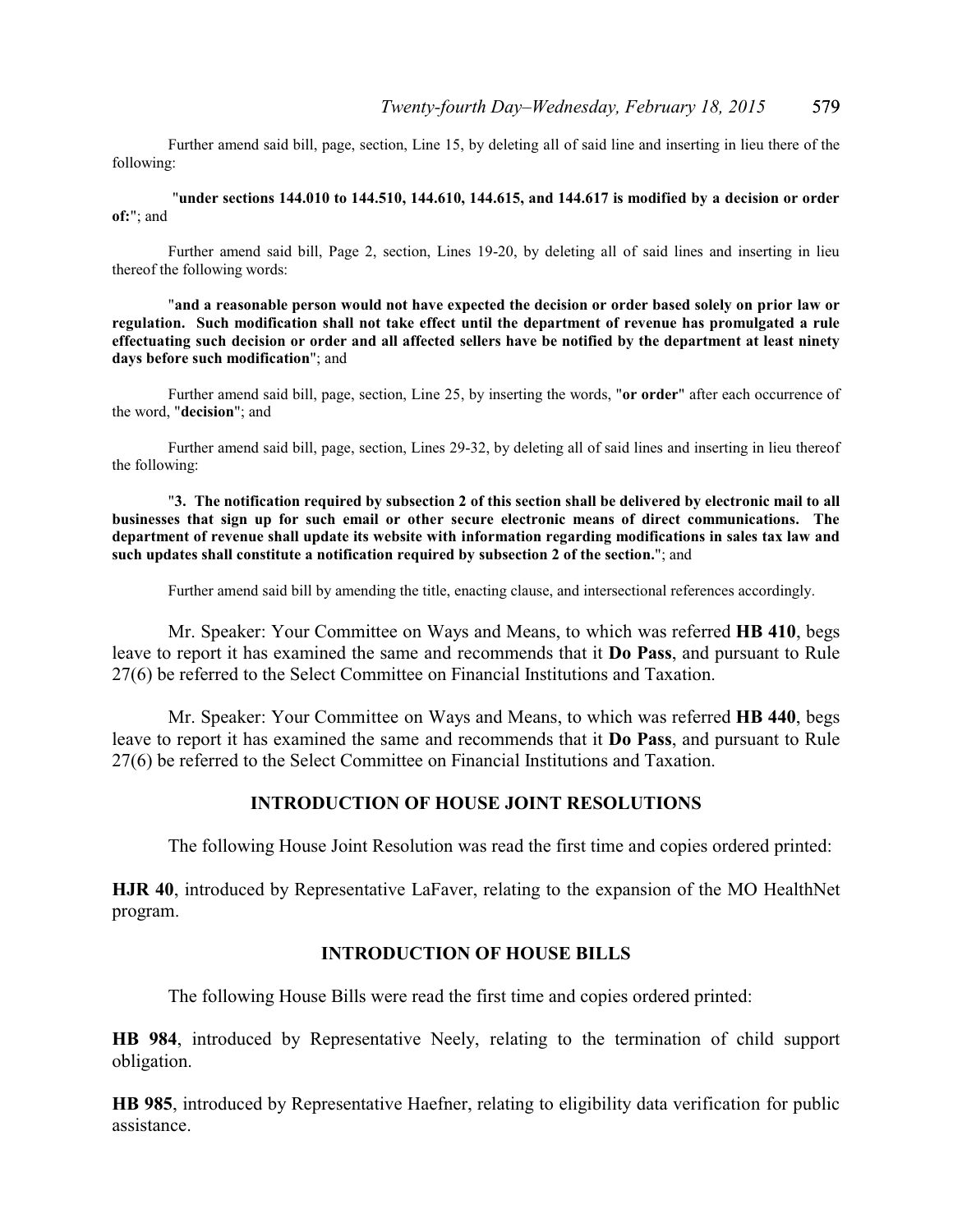**HB 986**, introduced by Representative Peters, relating to the establishment of the Missouri Promise Scholarship program.

**HB 987**, introduced by Representative Rhoads, relating to recordings captured by peace officers' cameras.

**HB 988**, introduced by Representative Rizzo, relating to the MO HealthNet program.

**HB 989**, introduced by Representative Rizzo, relating to the MO HealthNet program.

**HB 990**, introduced by Representative Fitzpatrick, relating to polling places in public buildings.

**HB 991**, introduced by Representative Shaul, relating to school activities associations.

**HB 992**, introduced by Representative Korman, relating to design-build contracts.

# **COMMITTEE CHANGES**

February 18, 2015

Mr. Adam Crumbliss Chief Clerk Missouri House of Representatives State Capitol, Room 306C Jefferson City, MO 65101

Dear Mr. Crumbliss:

I hereby remove Representative Rocky Miller from the Committee on Trade and Tourism and appoint Representative Steve Cookson.

If you have any questions, please feel free to contact my office.

Very truly yours,

/s/ John J. Diehl, Jr. Speaker of the House District 89

February 18, 2015

\_\_\_\_\_\_\_\_\_\_\_\_\_\_\_\_\_\_\_

Mr. Adam Crumbliss Chief Clerk Missouri House of Representatives State Capitol, Room 306C Jefferson City, MO 65101

Dear Mr. Crumbliss:

I hereby remove Representative Steve Cookson from the Committee on Conservation and Natural Resources and appoint Representative Rocky Miller.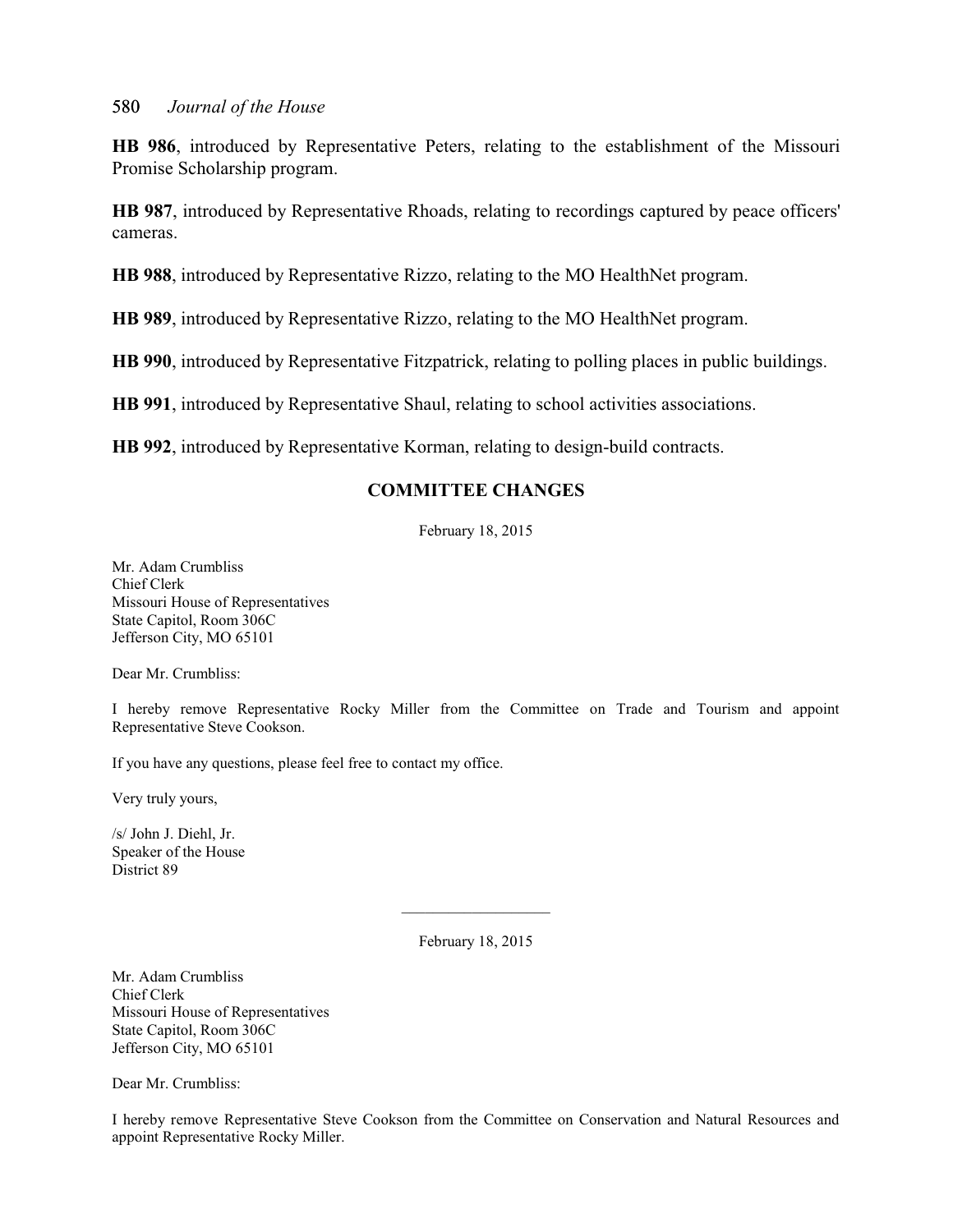If you have any questions, please feel free to contact my office.

Very truly yours,

/s/ John J. Diehl, Jr. Speaker of the House District 89

#### **WITHDRAWAL OF HOUSE BILL**

February 12, 2015

The Honorable Adam Crumbliss Chief Clerk of the House Missouri House of Representatives 201 West Capitol Avenue Jefferson City, Missouri 65101

Mr. Clerk:

I write to request that **House Bill No. 594** be withdrawn. Should you need any additional information regarding this request please contact my office or me.

Sincerely,

/s/ Joshua D. Peters Member of the 98<sup>th</sup> General Assembly

#### **ADJOURNMENT**

On motion of Representative Justus, the House adjourned until 10:00 a.m., Thursday, February 19, 2015.

## **COMMITTEE HEARINGS**

CONSERVATION AND NATURAL RESOURCES Monday, February 23, 2015, 5:00 PM, House Hearing Room 4. Public hearing will be held: SCR 5, HB 710 Executive session will be held: HB 119 Executive session may be held on any matter referred to the committee.

ELEMENTARY AND SECONDARY EDUCATION Thursday, February 19, 2015, Upon Conclusion of Morning Session, House Hearing Room 3. Public hearing will be held: HB 742, HB 232 Executive session will be held: HB 377, HB 574, HB 578, HB 584 Executive session may be held on any matter referred to the committee.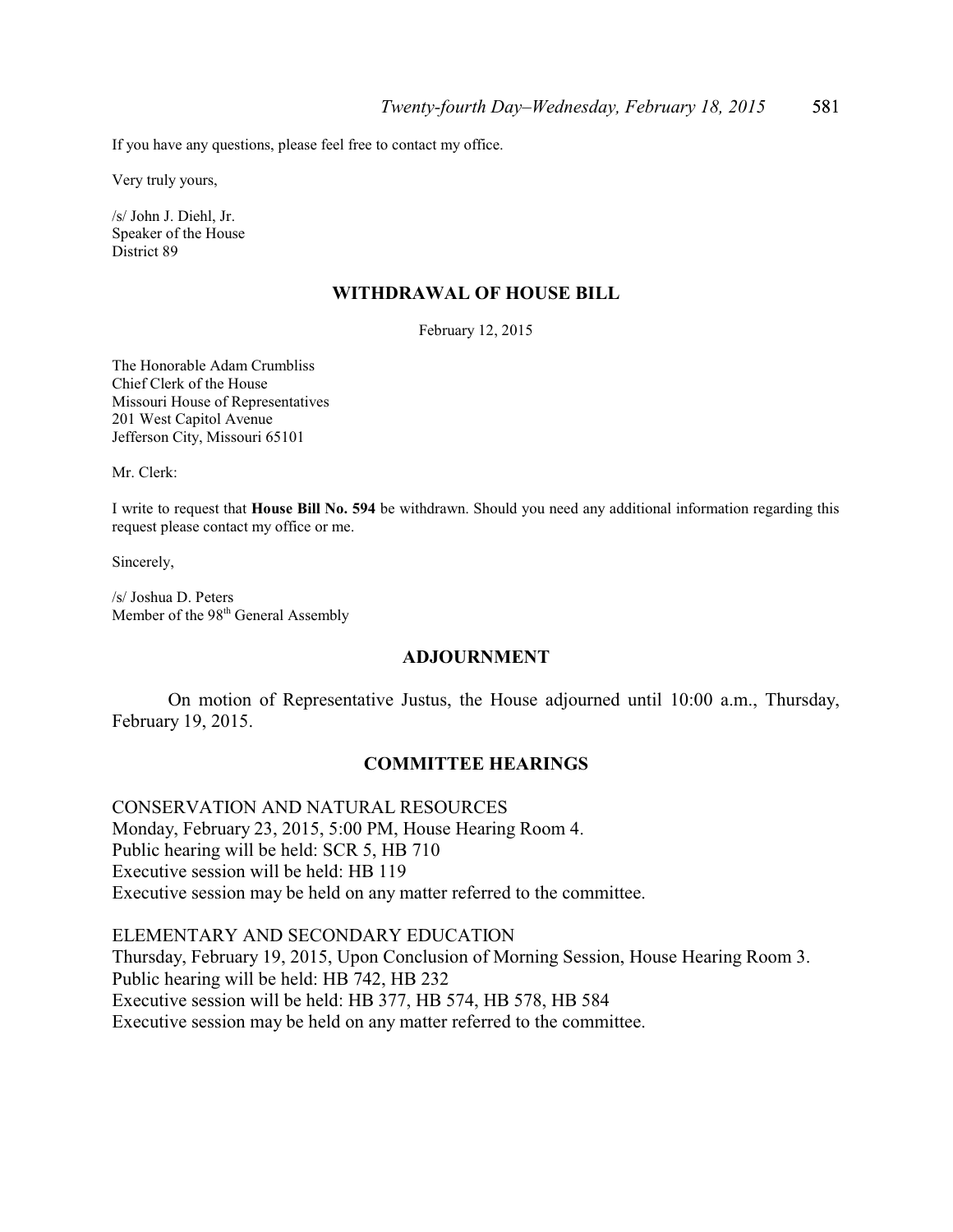EMERGING ISSUES IN EDUCATION Monday, February 23, 2015, 12:00 PM, House Hearing Room 1. Public hearing will be held: HB 381, HB 499, HB 637 Executive session will be held: HB 242, HB 380, HB 476 Executive session may be held on any matter referred to the committee.

# ENERGY AND THE ENVIRONMENT

Tuesday, February 24, 2015, 8:00 AM, House Hearing Room 7. Public hearing will be held: HB 699, HB 481, SCR 3 Executive session will be held: HB 722 Executive session may be held on any matter referred to the committee.

FISCAL REVIEW Thursday, February 19, 2015, 9:30 AM, South Gallery. Executive session will be held: HB 524, HB 615 Executive session may be held on any matter referred to the committee.

# JOINT COMMITTEE ON CHILD ABUSE AND NEGLECT

Thursday, February 26, 2015, 8:00 AM, House Hearing Room 2. Executive session may be held on any matter referred to the committee. Discussion of the recommendations in the 2014 Report of the Joint Committee on Child Abuse and Neglect, and recommendations from committee for additional investigations.

# JOINT COMMITTEE ON LEGISLATIVE RESEARCH

Tuesday, February 24, 2015, 3:00 PM, House Hearing Room 1. Executive session may be held on any matter referred to the committee. Walking tour of the U.S. Post Office and MoDOT Buildings.

JOINT COMMITTEE ON PUBLIC EMPLOYEE RETIREMENT Tuesday, February 24, 2015, 8:00 AM, House Hearing Room 4. Executive session may be held on any matter referred to the committee. 1st Quarter Meeting. Sections of this meeting may be closed pursuant to Section 610.021, RSMo.

LOCAL GOVERNMENT

Tuesday, February 24, 2015, 12:00 PM, House Hearing Room 5. Public hearing will be held: HB 616, HB 706, HB 768, HB 812 Executive session may be held on any matter referred to the committee.

### **PENSIONS**

Tuesday, February 24, 2015, 9:00 AM, House Hearing Room 4. Public hearing will be held: HB 494, HB 643, HB 752 Executive session will be held: HB 478 Executive session may be held on any matter referred to the committee.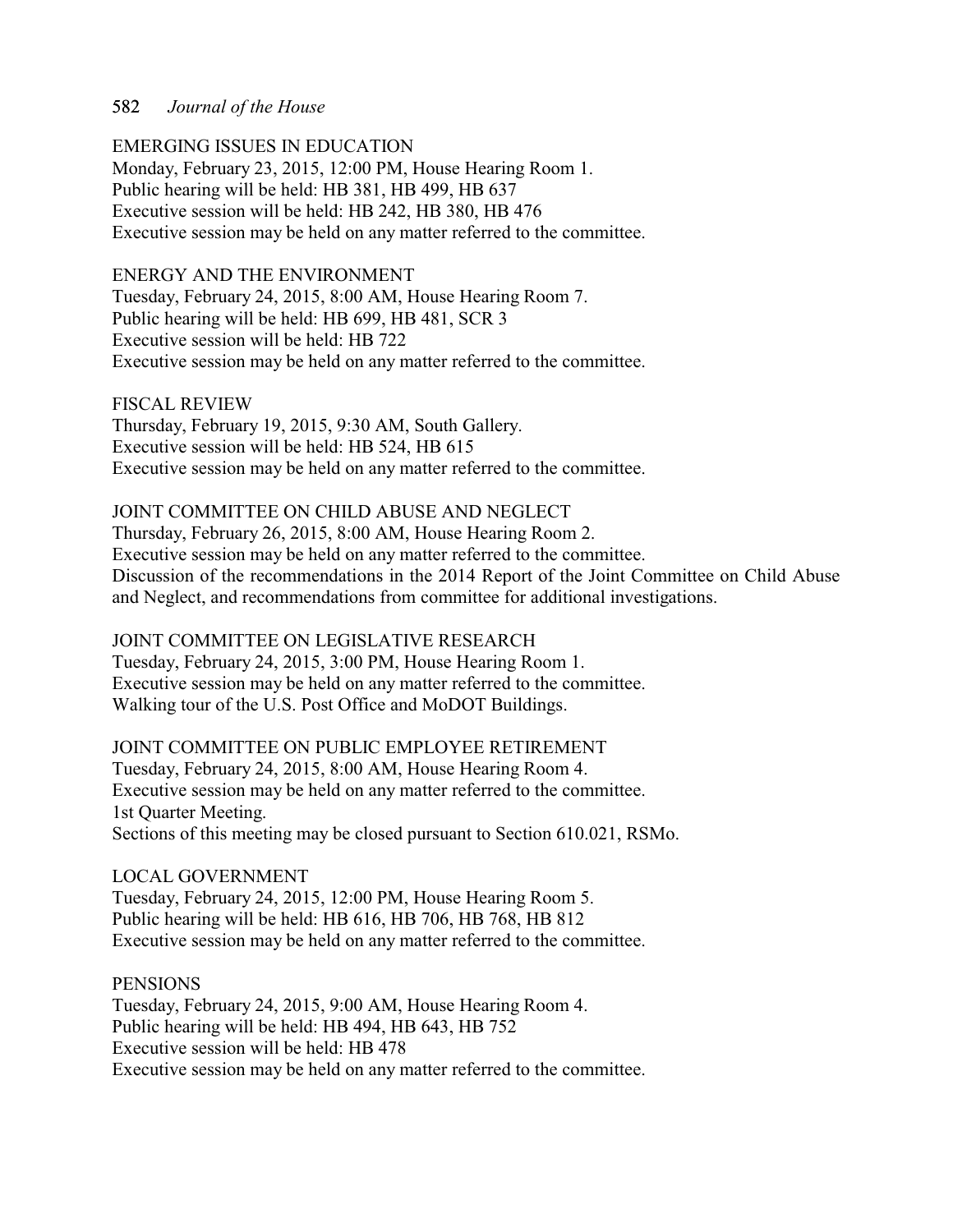PUBLIC SAFETY AND EMERGENCY PREPAREDNESS Monday, February 23, 2015, Upon Adjournment, House Hearing Room 6. Public hearing will be held: HB 429, HB 210, HB 635 Executive session may be held on any matter referred to the committee.

SELECT COMMITTEE ON EDUCATION Thursday, February 19, 2015, 8:00 AM, House Hearing Room 5.

Executive session will be held: HB 42 Executive session may be held on any matter referred to the committee. Testimony will not be accepted on House Bill 42.

SELECT COMMITTEE ON FINANCIAL INSTITUTIONS AND TAXATION Thursday, February 19, 2015, 9:00 AM, House Hearing Room 7. Executive session will be held: HB 111, HB 587 Executive session may be held on any matter referred to the committee.

SELECT COMMITTEE ON INSURANCE Thursday, February 19, 2015, 8:00 AM, House Hearing Room 4. Executive session will be held: HB 130, HB 592 Executive session may be held on any matter referred to the committee.

SELECT COMMITTEE ON STATE AND LOCAL GOVERNMENTS Thursday, February 19, 2015, 8:00 AM, House Hearing Room 1. Executive session will be held: HB 336, HB 566 Executive session may be held on any matter referred to the committee. **CORRECTED** 

SPECIAL COMMITTEE ON SECURITY INFRASTRUCTURE OF THE CAPITOL COMPLEX Monday, February 23, 2015, 2:00 PM, House Hearing Room 4. Executive session may be held on any matter referred to the committee. Portions of the meeting may be closed pursuant to Section 610.021 (18) (19) (20).

WAYS AND MEANS Tuesday, February 24, 2015, 5:00 PM, House Hearing Room 1. Public hearing will be held: HB 321, HB 444, HB 590, HB 838 Executive session will be held: HB 502, HB 517, HB 754, HJR 34 Executive session may be held on any matter referred to the committee.

# **HOUSE CALENDAR**

# TWENTY-FIFTH DAY, THURSDAY, FEBRUARY 19, 2015

# **HOUSE JOINT RESOLUTIONS FOR SECOND READING**

HJR 40